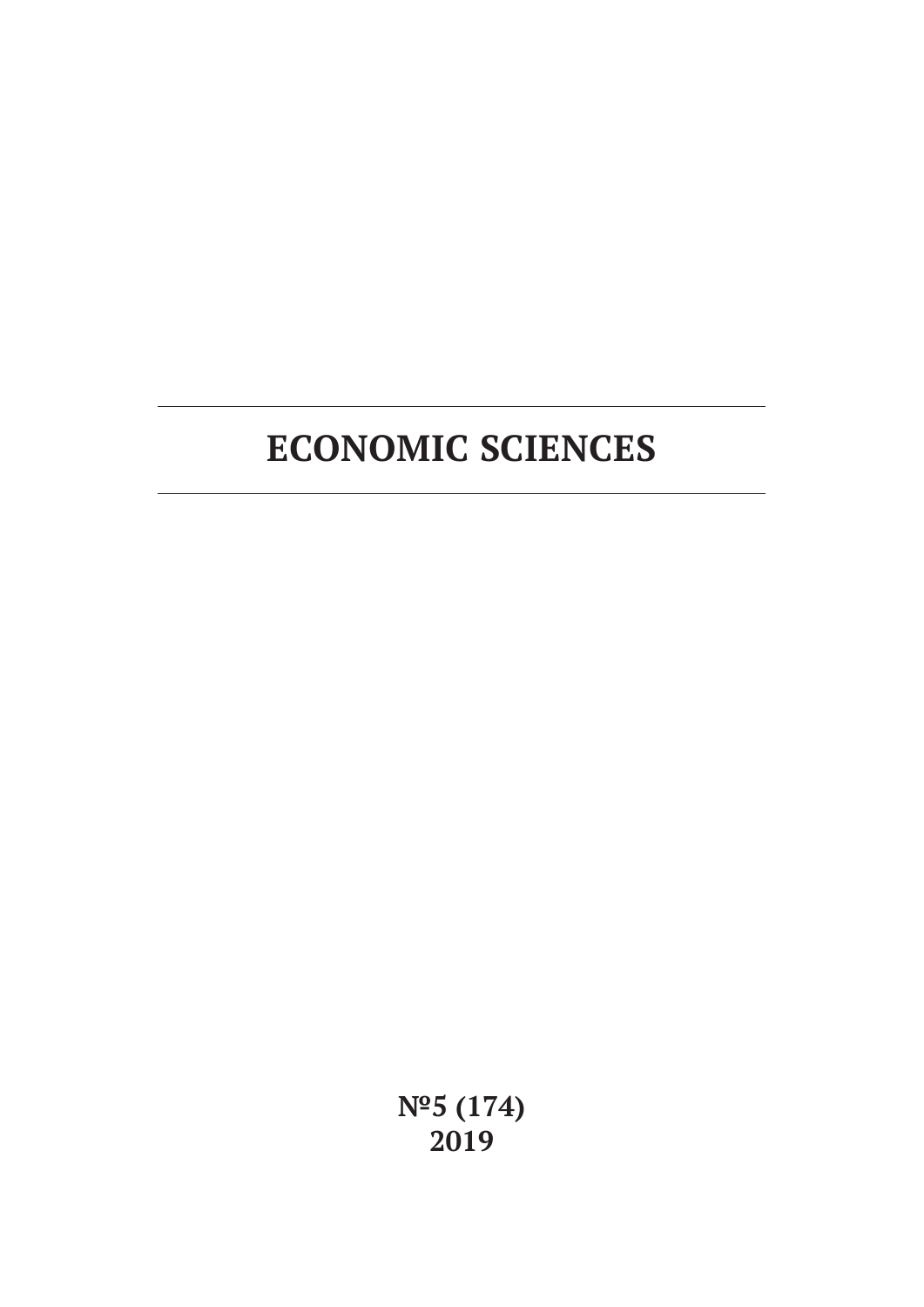#### **Editorial Council**

**V.V. Artiakov** — Doctor of Economics, Member of Russian Academy of Engineering

**R.S. Grinberg** — Doctor of Economics, Professor, Institute of Economy of Russian Academy of Sciences,

**A.G. Griaznova** — Doctor of Economics, Professor, President of Financial University under the Government of the Russian Federation

**A.G. Zeldner** — Doctor of Economics, Professor, Institute of Economy of Russian Academy of Sciences

**V.V. Ivanter** — Doctor of Economics, Professor, Director of Institute of Economic Forecasting of Russian Academy of Sciences

**N.G. Kuznetsov** — Doctor of Economics, Professor, Rostov State University of Economics

**V.N. Ovchinnikov** — Doctor of Economics, Professor, Southern Federal University

**A.L. Porokhovski** — Doctor of Economics, Professor, Moscow State University named after M.V. Lomonosov

**S.N. Silvestrov** — Doctor of Economics, Professor, Financial University under the Government of the Russian Federation

**A.N. Shokhin** — Doctor of Economics, Professor

**M.A. Eskindarov** — Doctor of Economics, Professor, Rector of Financial University under the Government of the Russian Federation

The journal is included in the list of the Higher Accreditation Committee of The Ministry of Education and Science of Russia of the leading scientific journals and publications issued in the Russian Federation, where the main scientific results of the scientific theses for the degrees of Doctor and Candidate of Science can be found

Founder: LLC "Economic Sciences" Address: 125057, Moscow, Chapaevskii per., 3-775 E-mail: info@ecsn.ru WWW: http://ecsn.ru

The Certificate of registration of mass media: ПИ № ФС77–21147 from 28.06.2005

Subscription index 20387 (Agency "Rospechat")

ISSN 2072–0858

Issue date 31.05.2019 Format 60х84/8 Printed signatures 19.07 500 copies Printed by "24 Print" Ltd

#### **Editorial Board**

**V.A. Meshcherov** — Doctor of Economics, Professor, Chief Editor of the Journal «Economic Sciences»

**F.F. Sterlikov** — Doctor of Economics, Professor, Moscow State University of Technologies and Management named after K.G. Razumovskiy

**A.G. Zeldner** — Doctor of Economics, Professor, Institute of Economy of Russian Academy of Sciences

**E.V. Zarova** — Doctor of Economics, Professor, Plekhanov Russian University of Economics

**A.E. Karlik** — Doctor of Economics, Professor, St.-Petersburg State University of Economy and Finance

**N.G. Kuznetsov** — Doctor of Economics, Professor, Rostov State University of Economics

**V.N. Ovchinnikov** — Doctor of Economics, Professor, Southern Federal University

**S.N. Silvestrov** — Doctor of Economics, Professor, Financial University under the Government of the Russian Federation

**K.N. Korischenko** — Doctor of Economics, Professor, Russian Presidential Academy of National Economy and Public Administration

**A.A. Bakulina** — Doctor of Economics, Professor, Financial University under the Government of the Russian Federation

**V.A. Savinova** — Doctor of Economics, Professor, Samara State University of Economics

**E.N. Valiyeva** — Doctor of Economics, Professor, Samara State University of Economics

**G.D. Fainshtein** — PhD in Economics, Tallinn University of Technology

**V.A. Piskunov** — Doctor of Economics, Professor, Samara State University of Economics

**A.M. Petrov** — Doctor of Economics, Professor, Financial University under the Government of the Russian Federation

**P.V. Pavlov** — Doctor of Economics, Associate Professor, Southern Federal University

**O.A. Khokhlova** — Doctor of Economics, Professor, East-Siberian University of Technology and Management

#### **Chief Editor:**

**V.A. Meshcherov** — Doctor of Economics, Professor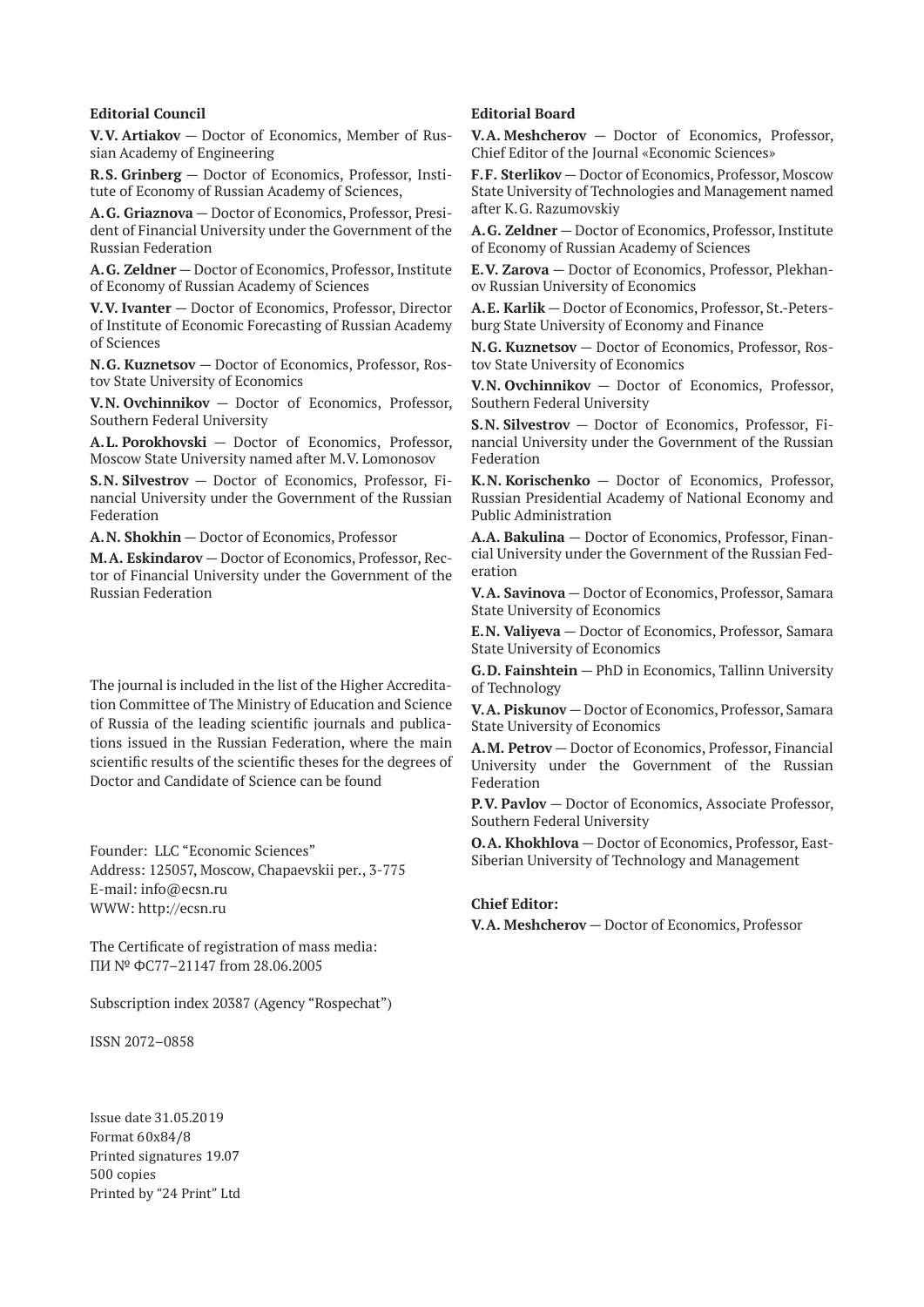### **CONTENTS**

# **ECONOMIC THEORY**

| Konovalova M.E., Kuzmina O.Y., Medvedeva T.Y. The development of entrepreneurship       |  |
|-----------------------------------------------------------------------------------------|--|
| Konovalova M.E., Surikov K.Y. Fiduciary rating individuals in terms of digitalization   |  |
| Kravchenko A.A., Neiaskina E.V., Ukhalova T.S., Shishkareva N.V. Consumption            |  |
| <b>Lebedev K.N., Lachkova V.K.</b> Quality of management system of public sector of R&D |  |
| Likhachev M.O. Macroeconomic stability of the national economy in the model             |  |
|                                                                                         |  |
| Mokichev S.D., Zulfakarova L.F., Vakhitova T.M. Constructivism of ownership relations   |  |

# **ECONOMICS AND MANAGEMENT OF NATIONAL ECONOMY**

| Sagidullaeva M.S. Marketing analysis of the state and development trends of the national                                                                       |  |
|----------------------------------------------------------------------------------------------------------------------------------------------------------------|--|
|                                                                                                                                                                |  |
| Basnukayev M.S., Batashev R.V., Elzhurkayev I.Y. Prospects of application of the patent                                                                        |  |
| Bondarenko S.V., Takhumova O.V. The role of analysis of financial stability in the adoption                                                                    |  |
| Evdokimov A.N., Suraeva M.O. Innovation and strategy - key elements of digital                                                                                 |  |
| Kolesnikov A.M., Vagin S.G. On the issue of modern problems in the formation<br>of the system of innovation management in flagship universities of regions 181 |  |
| Naumov A.S. Russian liberalism of the XXI century: the origins of the crisis, the content,                                                                     |  |
| Popova E.A., Bazelyuk V.V., Demin A.A. Methodology of system planning of innovative                                                                            |  |
| Ryakhovskaya A.N., Cowan S.E. Crisis management as a scientific discipline                                                                                     |  |
|                                                                                                                                                                |  |
|                                                                                                                                                                |  |
| Gunare M.L., Pozdnyakov K.K., Averin A.V., Ivanova Y.O. Marketing of the territory                                                                             |  |
| Khairbekov A.U. Development of land reclamation on the principles of public-private                                                                            |  |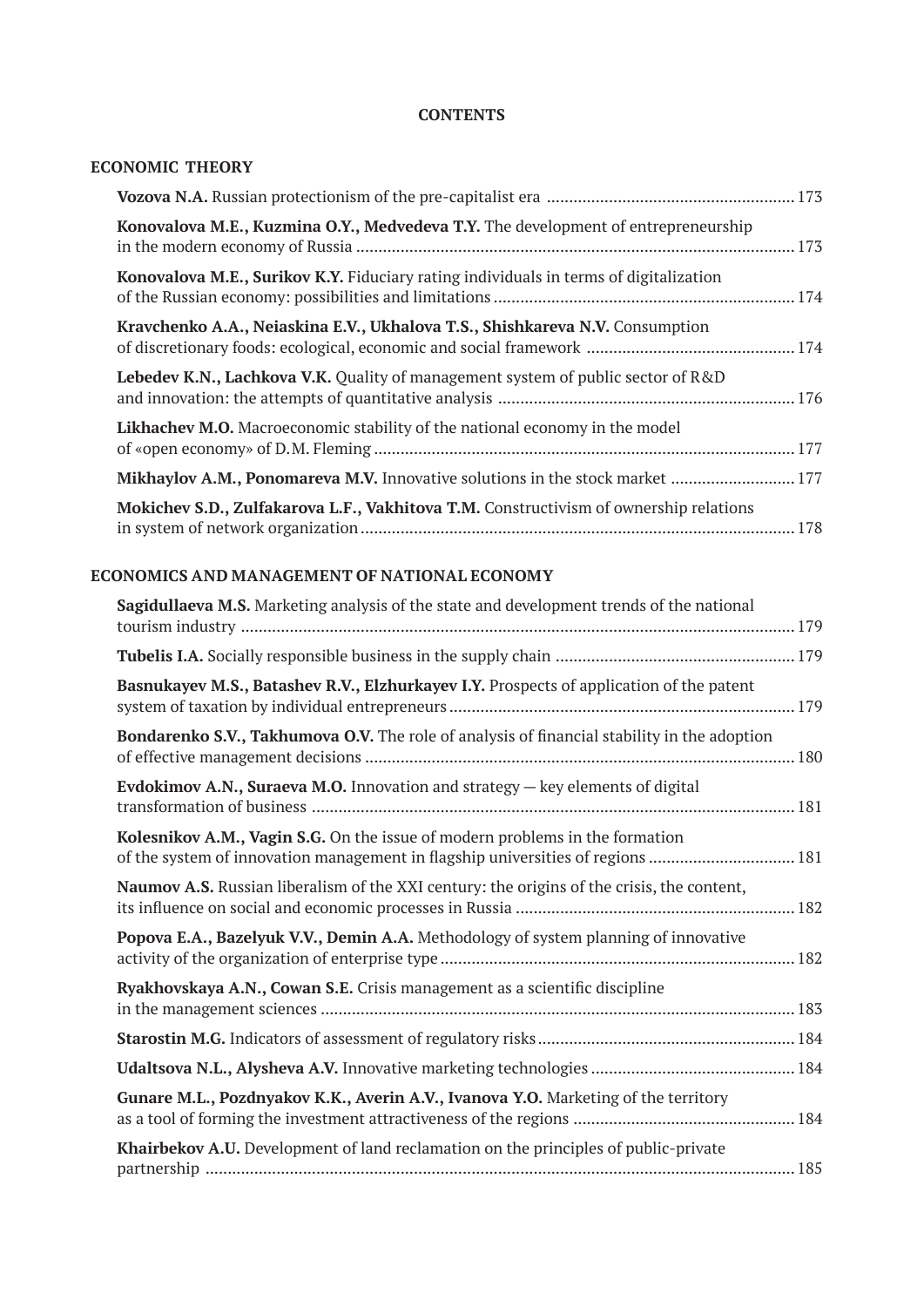| <b>Hurmagov I.A.</b> The experiment on introducing resort fee in the territory of the Caucasus   |  |
|--------------------------------------------------------------------------------------------------|--|
| <b>BOOK KEEPING, STATISTICS</b>                                                                  |  |
|                                                                                                  |  |
| Muravitskaya N.K. Features of teaching accounting studying in the different directions  186      |  |
| <b>WORLD ECONOMY</b>                                                                             |  |
| <b>Pischik V.Y., Alekseev P.V.</b> Improvement of the system of the support for export in Russia |  |

taking into account the world experience ....................................................................................... 187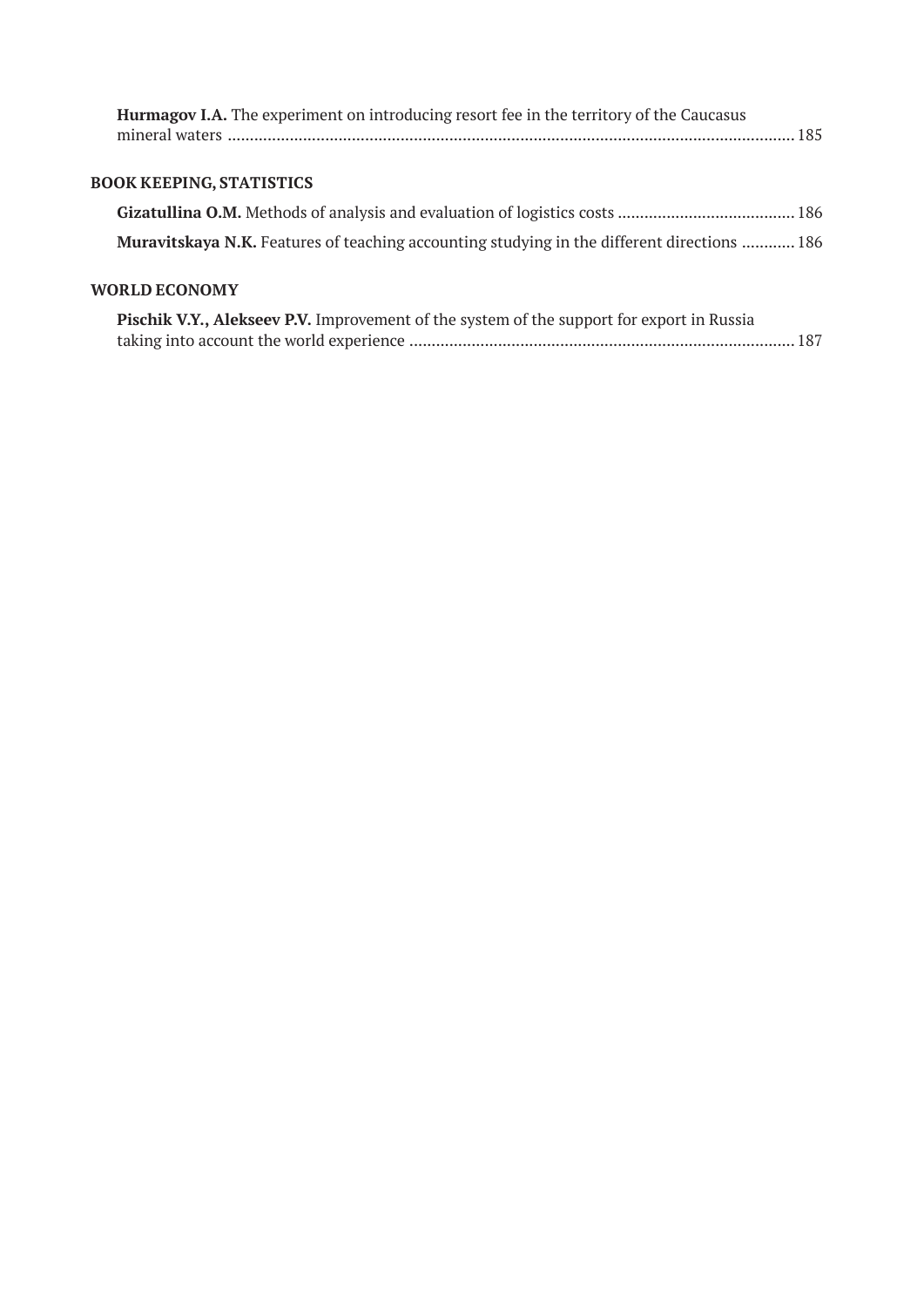# **ECONOMIC THEORY**

### **RUSSIAN PROTECTIONISM OF THE PRE-CAPITALIST ERA**

### ©© 2019 **Vozova Natalia Aleksandrovna**

The postgraduate student, Department of political economy and history of economic science Plekhanov Russian University of Economics, Moscow, Russia

E‑mail: nvozova@yandex.ru

The article is devoted to the evaluation of the elements of protectionism in the policy of the rulers of Russia of XVII–XVIII centuries. It was found that the discrepancy between the vectors of Russian and European practices and discourses was due to deep structural factors. It is shown that the Russian modernization, which was the result of the state initiative, was carried out not by market methods. Sometimes, on the contrary, led to increased non-economic exploitation of the bulk of the population. In the absence of a full-fledged labor market, a full-fledged consumer demand, the emerging Russian industry, which was not adapted to the market, could not develop outside the protectionist care of the government. It is revealed that the Russian modernization, which gradually produced the industrial order, did not lead to its liberalization. This feature of the national modernization process, despite the penetration of liberal views of Europeans into Russia, determined economic practices and theoretical ideas that constructively used the positive potential of protectionism.

*Keywords: thinkers of Peter's era, protectionism, foreign trade, self-government, national interest, customs duties, domestic industry, trade balance.*

#### **References**

- 1. *Klyuchevsky V. O.* Ordin-Nashchokin A.L., Moscow state XVII century, The Scientific word. M. 1904.
- 2. *Krizhanich Yu.* Russian state in the half of the XVII century. The manuscript of the times of Tsar Alexei Mikhailovich. M. 1859.
- 3. *Bogoslovsky M. M.* Russian XVIII century. Book one. M: Intelvak. 2008.
- 4. *Pososhkov I. T.* Book on poverty and wealth. M.: State socio-economic publishing house. 1937.
- 5. *Ladyzhenskaya, K.N*. The history of the Russian customs tariff. M.; Chelyabinsk: Society. 2016.
- 6. Catherine II. The greatness of Russia. M.: Eksmo. 2006.
- 7. *Minich S. F.* Notes of the secret real adviser of the count S.F. Minich on some points which are in discussion of mister the Prosecutor General about the direction of balance of the Russian trade//Appendix IV. *Lodyzhensky K. N.* Decree.  $On$
- 8. *Shcherbatov, M.M*. The opinion of the member of the Committee on Commerce of Prince Shcherbatov on the same subject, Annex 5 *Ladyzhenskaya K. N.* Decree. Op.

# **THE DEVELOPMENT OF ENTREPRENEURSHIP IN THE MODERN ECONOMY OF RUSSIA**

#### ©© 2019 **Konovalova Maria Evgenevna**

Doctor of Economics, Head of the Department of Economic Theory Samara State Economic University, Samara, Russia E‑mail: mkonoval@mail.ru

### ©© 2019 **Kuzmina Olga Yurievna**

Candidate of Economic Sciences, Associate Professor of Economic Theory Samara State Economic University, Samara, Russia E‑mail: pisakina83@yandex.ru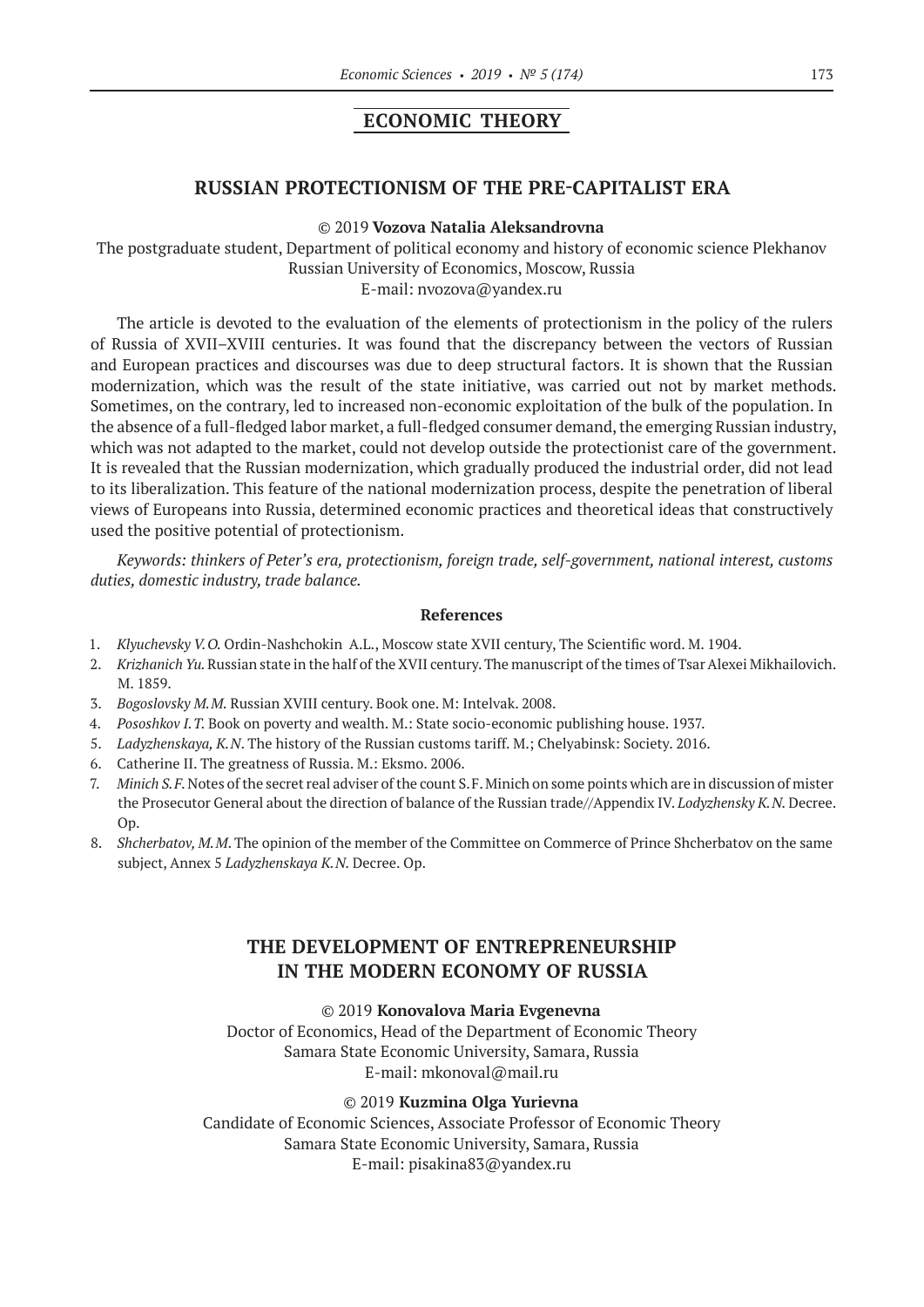### ©© 2019 **Medvedeva Tatyana Yurievna**

Student Samara State Economic University, Samara, Russia

The article deals with the main problems of the external and internal environment of entrepreneurial activity in Russia, affecting the development of entrepreneurial activity. The article States that the factors hindering the development of entrepreneurial initiative in Russia are a high share of the state sector of the economy, an inflated tax burden, an unfavorable investment climate, the lack of a workable system of comprehensive support for start-up entrepreneurs, insufficient information, psychological and scientific support for business entities, imperfection and inconsistency of legal acts, unbalanced and corruptionrelated work of regulatory and inspection bodies.

*Keywords: entrepreneurship, business, state regulation, Russian economy*

# **FIDUCIARY RATING INDIVIDUALS IN TERMS OF DIGITALIZATION OF THE RUSSIAN ECONOMY: POSSIBILITIES AND LIMITATIONS**

©© 2019 **Konovalova Maria Evgenevna**

Doctor of Economics, Head of the Department of Economic Theory Samara State Economic University, Samara, Russia E‑mail: mkonoval@mail.ru

### ©© 2019 **Surikov Konstantin Yurievich**

Candidate of Economic Sciences E‑mail: sourikov.k@mail.ru

The article deals with the implementation of the system of fiduciary rating of individuals in the conditions of digitalization of the economy. The possible advantages and limitations associated with the implementation of this mechanism are shown. It is proved that in the conditions of transformation of the socio-economic system under the influence of digitalization, the economic activity of individuals is becoming more transparent, which, on the one hand, has obvious advantages, and on the other contributes to the negative consequences. Achieving the growth of public welfare, providing citizens with the necessary benefits, social guarantees is possible through the use of fiduciary rating technology.

*Keywords: trust, fiduciary rating, digitalization, socio-economic system, utilitarianism, democracy, money issue.*

# **CONSUMPTION OF DISCRETIONARY FOODS: ECOLOGICAL, ECONOMIC AND SOCIAL FRAMEWORK**

©© 2019 **Kravchenko Alla Anatolevna** PhD (Economic), Associate Professor, Head of the Department of World Economy Far Eastern Federal University, Vladivostok, Russia

©© 2019 **Neiaskina Elena Vyacheslavovna,**

PhD (Economic), Associate Professor of Economics Maritime State University named adm. G.I. Nevelskoy, Vladivostok, Russia E‑mail: ekhlystova@yandex.ru;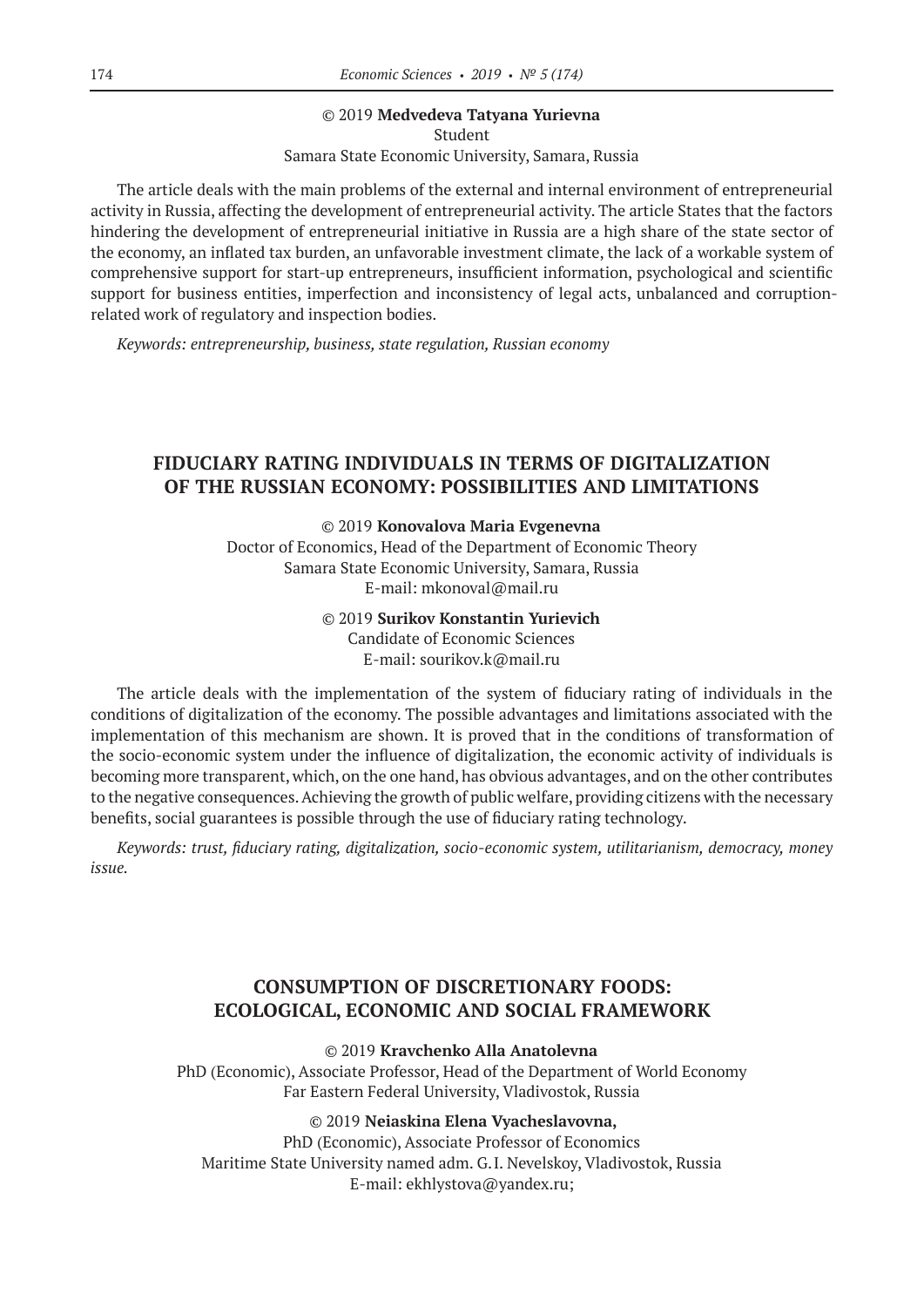©© 2019 **Ukhalova Tatyana Sergeevna,** Art. Lecturer, Department of Economic Sciences Far Eastern Federal University, Vladivostok, Russia

### ©© 2019 **Shishkareva Natalia Valerievna,**

PhD (Economic), Associate Professor, Dean of the Faculty of Maritime Transport Management and Economics Maritime State University named adm. G.I. Nevelskoy, Vladivostok, Russia

This article discusses the consumption of discretionary foods through the prism of «sustainable development» and highlights the framework: environmental, economic and social, which underlies the production and consumption of this food category. From an environmental point of view, the main factors were highlighted, which indicate that the production and consumption of discretionary foods causes significant harm to the environment. From a social point of view, discretionary foods are nutritionally superfluous and harm human health. From an economic point of view, discretionary foods are affordable for the poor, but excessive consumption of these foods leads to serious diseases. Based on the results obtained, conclusions were drawn and recommendations were made on the need to reduce the production and consumption of discretionary foods.

*Keywords: discretionary food, proper nutrition, CO₂, emissions, environment*

- 1. World Wide Fund for Nature, 2014. WWF Living Planet 2014 Report. URL http://www.ecoindustry.ru/gosdoklad/ view/280.html
- 2. *Kozlovskaya M.V.* (2002). The phenomenon of nutrition in the evolution and history of man. PhD Thesis. Moscow: Institute of Archeology, Russian Academy of Sciences. [*Kozlovskaya M. V.* (2002). Fenomen pitaniya v evolyutsii i istorii cheloveka. PhD Thesis. Moscow: Institut Arkheologii RAN. (In Russian).]
- 3. *Lisnevsky, D.E.* (2013). The impact of consumer behavior on the cyclical nature of economic development. PhD Thesis. Moscow: Moscow State University Lomonosov. [Lisnevskiy, D.E. (2013). Vozdeystvie povedeniya potrebitelya na tsiklichnost 'ekonomicheskogo razvitiya. PhD Thesis. Moscow: Moskovskiy gosudarstvennyy universitet imeni M.V. Lomonosova. (In Russian).]
- 4. The world began the fight against junk food advertising (2008, March 16). In RBC, society. Retrieved June 10, 2017, URL http://www.rbc.ru/society/16/03/2008/5703cba59a79470eaf769b5
- 5. Nutrition guidelines based on available products. In FAO. Retrieved June 10, 2017, URL http://www.fao.org/ nutrition/education/food-dietary-guidelines/background/sustainable-dietary-guidelines/ru/
- 6. FAO (2012). Biodiversity and sustainable diets: directions and solutions for policy, research and action. Report of the technical meeting on biodiversity and sustainable diets, 3 May — 1 June 2010, Rome. URL http://uchebana5.ru/ cont/1118828.html
- 7. FAO, IFAD and WFP. (2016). Monitoring food security and nutrition in support of the implementation of the 2030 Agenda for Sustainable Development: taking stock and plans for the future. Rome, FAO. http://www.fao.org/3/ai6188r.pdf
- 8. *Fromm, E*. (2014). The revolution of hope / lane. from ang.— M.: AST, 2014.— 212–213 p. [Fromm, E. (2014). Revolyutsiya nadezhdy / per. s ang.— M.: AST, 2014.— pp. 212–213. (In Russian).]
- 9. Allman-Farinelli, M., Roy, R., Rangan, A., Hebden, L., Jimmy, Chun Yu Louie, Lie, Ming Tang, & Kay, J. (2017). Dietary contribution of foods and beverages sold within a university campus and its effect on diet quality of young adults. Nutrition, 34, pp. 118–123.
- 10. *Batis, C, Rodríguez-Ramírez, S,Ariza,A.C, & Rivera, J.A.* (2016). Intakes of Energy and Discretionary Food in Mexico Are Associated with the Context of Eating: Mealtime, Activity, and Place. J Nutr., 146(9), pp. 1907–1915.
- 11. Biodiversity and sustsinable diets united against huger: Proceedings of the International Scientific Symposium 2010, Novemder, 3–5 (2012). In FAO Headquarters, Rome. Retrieved June 10, 2017, URL http://www.fao.org/ docrep/016/i3004e/i3004e.pdf
- 12. *Bleich, С.Н., Wolfson, JA, Vine, S, & Ван, YC.* (2014). Diet-Beverage Consumption and Caloric Intake Among US Adults, Overall and by Body Weight. American Journal of Public Health, 104(3), pp. 72–78.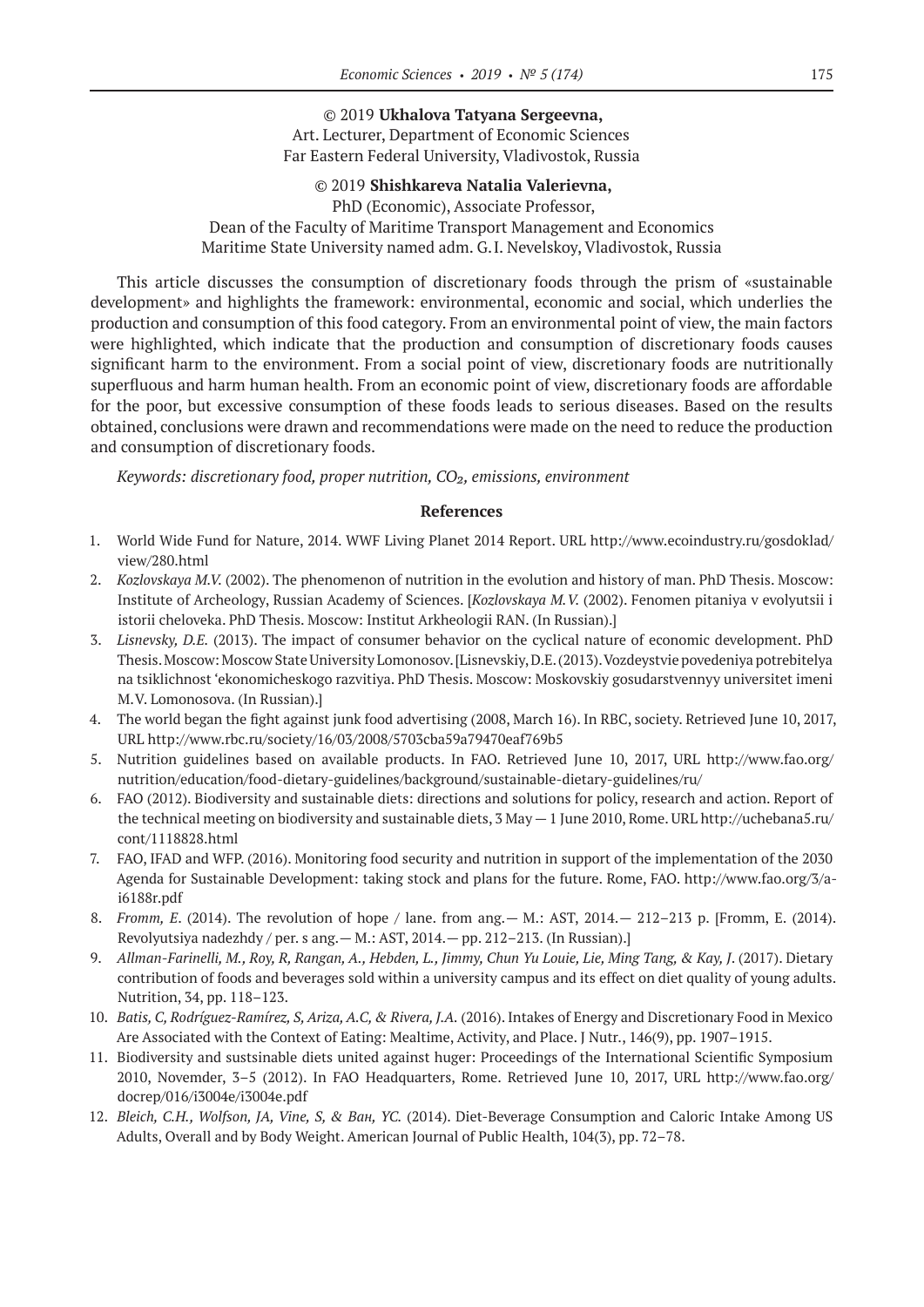- 13. *Bradbear C* and *Friel S* (2011). Food systems and environmental sustainability: A review of the Australian evidence. NCEPH Working Paper. Canberra: Australian National University. URL http://nceph.anu.edu.au/files/ Food%20systems%20and%20Environmental%20Sustainability%20A%20review%20of%20the%20Evidence%20 NCEPHWorkingPaperOctober2011x%20(3).pdf
- 14. *Chernev, A*. (2004). Goal-Attribute Compatibility in Consumer Choice. Journal of Consumer Psychology, 14(1&2), pp. 141–150.
- 15. *Cheval, B. Audrin, K., Sarrazin, P., & Pelletier, L*. (2017).When hunger does (or doesn't) increase unhealthy and healthy food consumption through food wanting: The distinctive role of impulsive approach tendencies toward healthy food. Appetite, pp. 116, 99–107.
- 16. Galli, A., Iha, K., Halle, M., Grunewald, N., Eaton, D., Capone, R., Debs, P., & Bottalico, F. (2017). Mediterranean countries' food consumption and sourcing patterns: An Ecological Footprint viewpoint. Science of The Total Environment, pp. 578, 383–391.
- 17. *Gonzalez Fischer, C.,Garnett, T.* (2016). Plates, pyramids, planet. Developments in national healthy and sustainable dietary guidelines: a state of play assessment. FAO and the Environmental Change Institute & The Oxford Martin Programme on the Future of Food. Food and Agriculture Organization of the United Nations, The Food Climate Research Network at The University of Oxford, 2016. http://www.fao.org/3/a-i5640e.pdf
- 18. *Grieger, J., Wycherley, T., Johnson, B., & Golley, R*. (2016). Discrete strategies to reduce intake of discretionary food choices: a scoping review. International Journal of Behavioral Nutrition and Physical Activity. URL https://ijbnpa. biomedcentral.com/articles/10.1186/s12966–016–0380-z
- 19. *Hadjikakou, M*. (2017). Trimming the excess: environmental impacts of discretionary food consumption in Australia. Ecological Economics, pp. 131, 119–128.
- 20. *Johnson, B, Hendrie, G, Golley, R.* (2016). Reducing discretionary food and beverage intake in early childhood: a systematic review within an ecological framework. Public Health Nutrition,19(09), pp.1684–1695.
- 21. *Katona, G*. (1975). Psychological economics, Elsevier Scientific Publishing Company, New York. p. 438.
- 22. *Nansel, T.R., Lipsky, L.M., Eisenberg, M, H,, Haynie, D.L., Liu, D., & Simons-Morton, B.* (2016). Greater Food Reward Sensitivity Is Associated with More Frequent Intake of Discretionary Foods in a Nationally Representative Sample of Young Adults. Front. Nutr., pp. 3–33.
- 23. *Ruopeng, An* (2016). Beverage Consumption in Relation to Discretionary Food Intake and Diet Quality among US Adults, 2003 to 2012. Academy of Nutrition and Dietetics, 116(1), pp. 28–37.
- 24. *Tassielli, G., Renzulli, P. A., Castellani, V., Sala, S*. (2017). Environmental impacts of food consumption in Europe. Journal of Cleaner Production, pp. 140, 753–765.

# **QUALITY OF MANAGEMENT SYSTEM OF PUBLIC SECTOR OF R&D AND INNOVATION: THE ATTEMPTS OF QUANTITATIVE ANALYSIS**

### ©© 2019 **Lebedev Konstantin Nikolaevich**

Doctor of Economics, professor of the Department of economic theory Financial University under the Government of the Russian Federation, Moscow, Russia E‑mail: KNLebedev@fa.ru

#### ©© 2019 **Lachkova Viktoriya Konstantinivna**

post-graduate student of the Department of economic theory Financial University under the Government of the Russian Federation, Moscow, Russia E‑mail: vikalachkova@yandex.ru

The country's lack of significant success in innovative development encourages the search for new approaches to the assessment and design of institutional reforms in the Russian knowledge sector. One of these approaches is the quantitative analysis of the relations of alternative ways of performing the functions of social interactions in the field of organization of production and management, as well as organizational culture. In this article, this approach is used not only to assess the state of management of the R & D and innovation sector controlled by the state, but also to assess the scale of the sector itself.

*Keywords: R & D, innovation, public sector of knowledge, power vertical, centralized topics, appointment of managers.*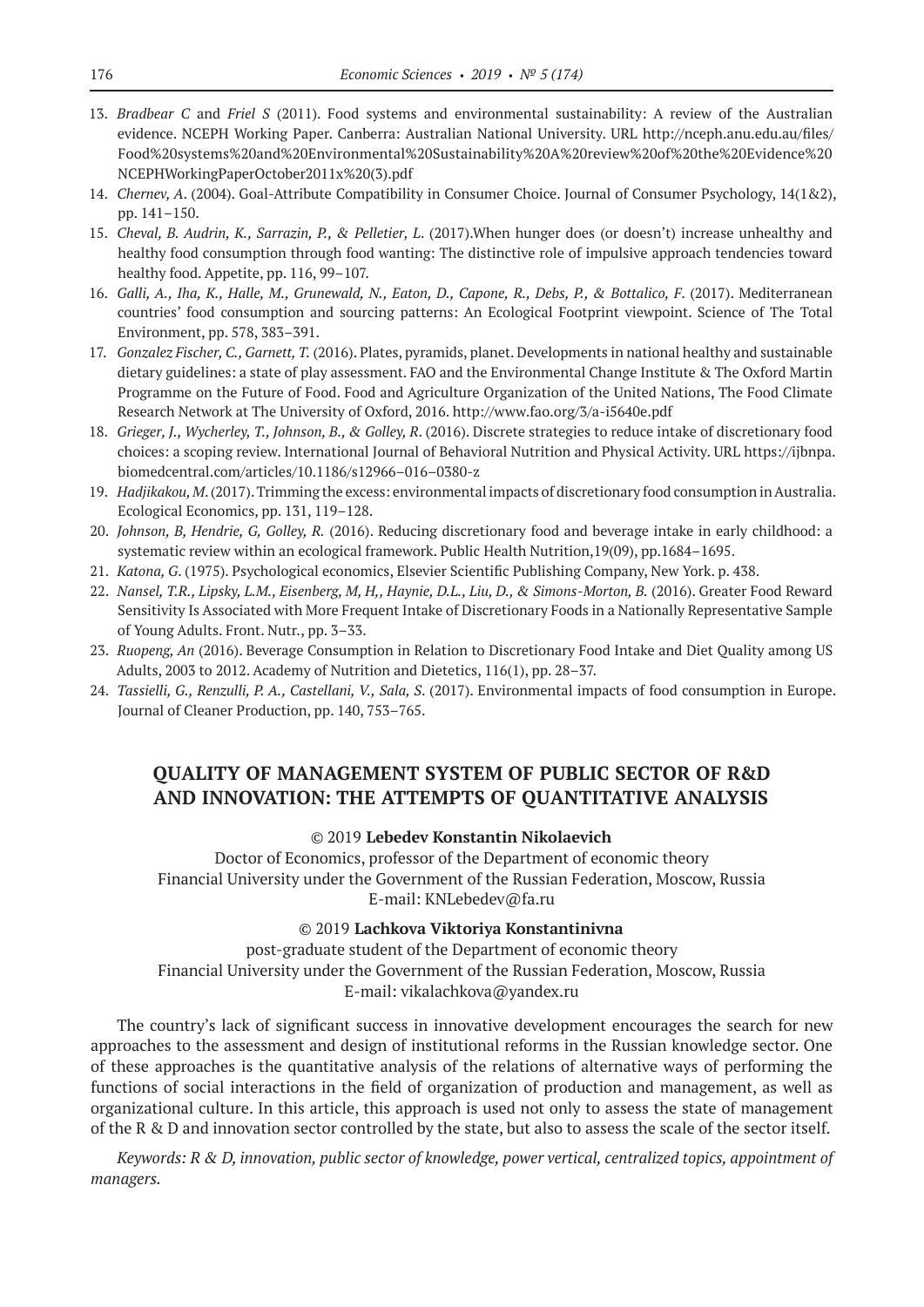# **MACROECONOMIC STABILITY OF THE NATIONAL ECONOMY IN THE MODEL OF «OPEN ECONOMY» OF D.M. FLEMING**

#### ©© 2019 **Likhachev Mikhail Olegovich**

Doctor of Economics, Associate Professor, Professor of the Department of Economic Theory and Management Moscow Pedagogical State University, Moscow, Russia E‑mail: olegmix71@mail.ru

The article discusses the basic principles of the Keynesian model of «open economy», developed by D.M. Fleming. The author of the article considers the theoretical structure of the model, as well as practical conclusions regarding the use of various types of macroeconomic policy of the state to ensure the stability of the national economy, which is influenced by international commodity and financial flows.

*Keywords: macroeconomic equilibrium, national economy, open economy, Keynesianism, model D.M. Fleming, macroeconomic policy, fiscal policy, monetary policy, macroeconomic stability*

#### **References**

- 1. *Blaug M.* Economic theory in retrospect. M., 1994.
- 2. *Fleming, D.M.* Domestic financial policies with fixed and floating exchange rates // This variable exchange rate.— M. 2001. p. 165–178.
- 3. *Fleming, D. M.* Floating Exchange Rate, Asymmetric Intervention, and International Liquidity Management, This Changeable Exchange Rate.— M. 2001. S. 179–206.
- 4. *Hansen E.* Economic cycles and national income. / Classics of Keynesianism. T. 1, 2. M .: Economics, 1997. p. 202– 415; 1–431.
- 5. *Drumond C. E., De Jesus C.S.* Monetary and fiscal policy interactions in a post Keynesian open-economy model // Journal of Post Keynesian Economics. Volume 39, 2016 — Issue 2. pp. 172–186.
- 6. *Madsen J.B.* Pricing-To-Market and the Efficiency of Macroeconomic Policies in Open Economies with Floating Exchange Rates // Journal of Post Keynesian Economics. Volume 19, 1996. pp. 225–242.
- 7. *Paula L. F., Fritz B., Prates D.M.* Keynes at the periphery: Currency hierarchy and challenges for economic policy in emerging economies // Journal of Post Keynesian Economics. 2017. V. 40. pp. 183–202.
- 8. *Rotheim R.J.* New keynesian economics/post keynesian alternatives. New York. 2003.
- 9. *Stiglitz J.* Globalization and discontent. New York. 2002.
- 10. *Sarantis N.* The Mundell-Fleming Model with Perfect Capital Mobility and Oligopolistic Pricing // Journal of Post Keynesian Economics. Volume 9. 1986, pp. 138–148.

### **INNOVATIVE SOLUTIONS IN THE STOCK MARKET**

©© 2019 **Mikhaylov Alexander Mikhaylovich** Doctor of Economics, Professor of the Department of Economic Theory Samara State University of Economics, Samara, Russia E‑mail: 2427994@mail.ru

©© 2019 **Ponomareva Maria Vitalevna**

Samara State University of Economics, Samara, Russia E-mail: mary\_ponomareva@mail.ru

The article investigates innovations in the modern securities market, analyzes the consequences of their implementation in the Russian stock market. The problems of the development of online securities trading are considered.

*Keywords: innovation, stock market, stock exchange, securities market, technology, Internet, globalization*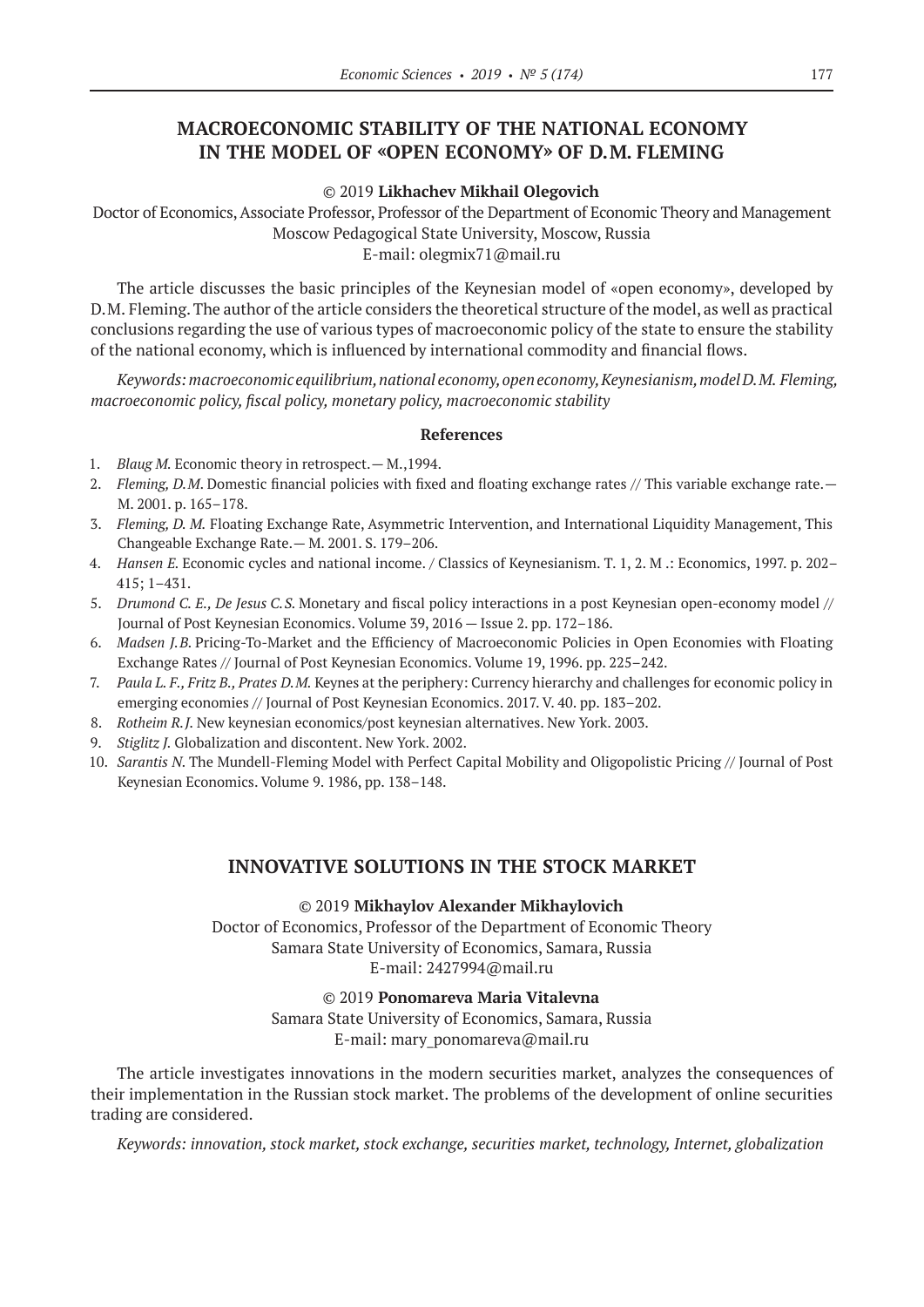# **CONSTRUCTIVISM OF OWNERSHIP RELATIONS IN SYSTEM OF NETWORK ORGANIZATION**

©© 2019 **Mokichev Sergey Dmitrievich** Candidate of Economic Sciences, Associate Professor Kazan federal university, Kazan, Russia E‑mail: mokichev.kpfu@mail.ru

©© 2019 **Zulfakarova Liliya Faridovna** Candidate of Economic Sciences, Associate Professor Kazan federal university, Kazan, Russia E‑mail: zulfakarova@mail.ru

©© 2019 **Vakhitova Tina Muratovna** Candidate of Economic Sciences, Associate Professor Kazan federal university, Kazan, Russia E‑mail: tvahitova@yandex.ru

The article discusses the approach of the theory of constructivism, which describes the structural characteristics of economic ownership, taking as a basis the network system of coordination of relations. The formation of a network culture and the new, non-hierarchical way of coordinating relations, reflecting the new economic realities of the strong interdependence of the constituent entities. The formation of the knowledge economy, the development of globalization, the integration of the subjects of property led to the acceleration of the development of innovations, to a new quality of ownership relations. Behind the innovation stands a huge agglomeration of social, innovative, intellectual and financial capital, which forms the emergence of «innovation in innovation» and determines the relevance of the study of network communication coordination system.

*Keywords: Property, Ownership Relations, Network Structure, Triple Helix, Economic ownership, Economics, Innovation System, Innovations, Behavioral Economics, Economic theory.*

- 1. *Mokichev S.V., Mokichev S. D.*Razvitie innovatzionnoj kooperatziy kak uslovie transformatziy struktury sobstvennosti [Development of cooperation as a condition for transformation of ownership structure] / Jurnal Economichescoj Teoriy. 2012. № 3. p.27–38.
- 2. *Andersson T, Schwaag-Serger S, Sörvik J, Wise E.* Cluster Policies Whitebook. IKED International Organization for Knowledge Economy and Enterprise Development, 2004. P. 266.
- 3. *Anderson, J & Narus J* (1998) Business Marketing: Understand What Customers Value / Harvard Business Review, Nov/Dec98, Vol. 76 Issue 6, p53–65.
- 4. *Demsetz H.* Toward a Theory of Property Rights / The American Economic Review, Vol. 57, No.2, Papers and Proceedings of the Seventy-ninth Annual Meeting of the American Economic Association. (May, 1967), pp. 347– 359.
- 5. *Gibbons R., Farrell J.* Cheap Talk about Specific Investments / The Journal of Law, Economics, and Organization, Volume 11, Issue 2, October 1995, Pages 313–334.
- 6. *Hasumi Y.* Roles of International Organizations and the EU in Governing the Global Economy: Implications for Regional Cooperation in Asia / The Third EU-NESCA Workshop, Korea University, May 2007.
- 7. *Mokichev S.D., Mokichev, S.V., Gerasimova V.* Nano-economics In a National System of Innovation / Procedia Economics and Finance, 2013. p. 288–297.
- 8. *Mitchell A.* It's Now a Matter of Trust / Marketing Business, No33, April, 2001.
- 9. *Riker W. H., Itai Sened.* A Political Theory of the Origin of Property Rights / American Journal of Political Science, Vol. 35, No. 4, 1991. p.951–969
- 10. *Tapscott D., Anthony D. Williams*, Wikinomics: How Mass Collaboration Changes Everything / New York: Penguin, 2007, 320 pp.
- 11. *Teece David J.* Managing Intellectual Capital: Organizational, Strategic, and Policy Dimensions / Oxford University Press, 2002. ISBN‑13: 9780198295426.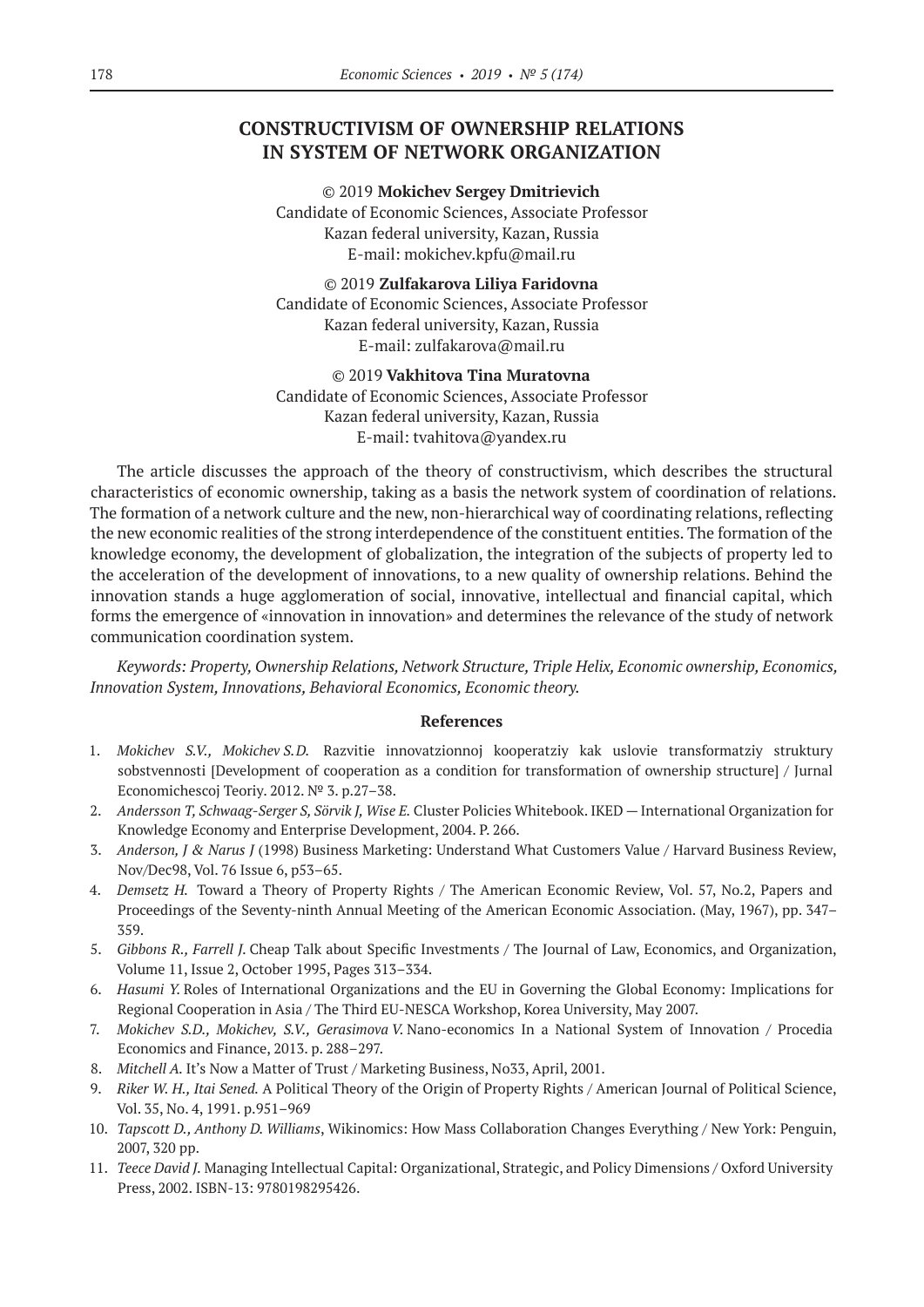### **ECONOMICS AND MANAGEMENT OF NATIONAL ECONOMY**

# **MARKETING ANALYSIS OF THE STATE AND DEVELOPMENT TRENDS OF THE NATIONAL TOURISM INDUSTRY**

### ©© 2019 **Sagidullaeva Madina Seidullaevna**

Applicant, Senior Lecturer of the Department "Accounting-1" Rostov State Economic University, Rostov-on-Don, Russia Dagestan State University of National Economy, Makhachkala, Dagestan, Russia

The article presents the results of marketing analysis of the state and trends of the national tourism industry, confirming the need to fight for the domestic tourist in unstable conditions of the tourist market, which requires the reorganization of the marketing management system of the industry, which should have the property of "managed adaptation" to external changes.

*Keywords: tourism industry, tourism marketing, marketing analysis, domestic, inbound and outbound tourism, tourism infrastructure, adaptive marketing management.*

# **SOCIALLY RESPONSIBLE BUSINESS IN THE SUPPLY CHAIN**

©© 2019 **Tubelis Iuliia Aleksandrovna** PhD Student Saint Petersburg State University of Economics, Saint-Petersburg, Russia E‑mail: tubelis.iuliia@gmail.com

This article aims to identify the relevance of the concept of corporate social responsibility in supply chains. It defines the main terminology and the principles of practical implementation of the concept of social responsibility in supply chains.

*Keywords: Corporate social responsibility, supply chains, business processes, supply chain management competitive advantage*

# **PROSPECTS OF APPLICATION OF THE PATENT SYSTEM OF TAXATION BY INDIVIDUAL ENTREPRENEURS**

©© 2019 **Basnukayev Musa Shamsudinovich** PhD Econ., associate professor, Chechen state university, Grozny, Chechen Republic

©© 2019 **Batashev Ruslan Vakhayevich**

Senior teacher Chechen state university, Grozny, Chechen Republic E-mail: Sandaho\_89@mail.ru

©© 2019 **Elzhurkayev Islam Yanarsovich,** Senior lecturer Chechen state university Chechen state university, Grozny, Chechen Republic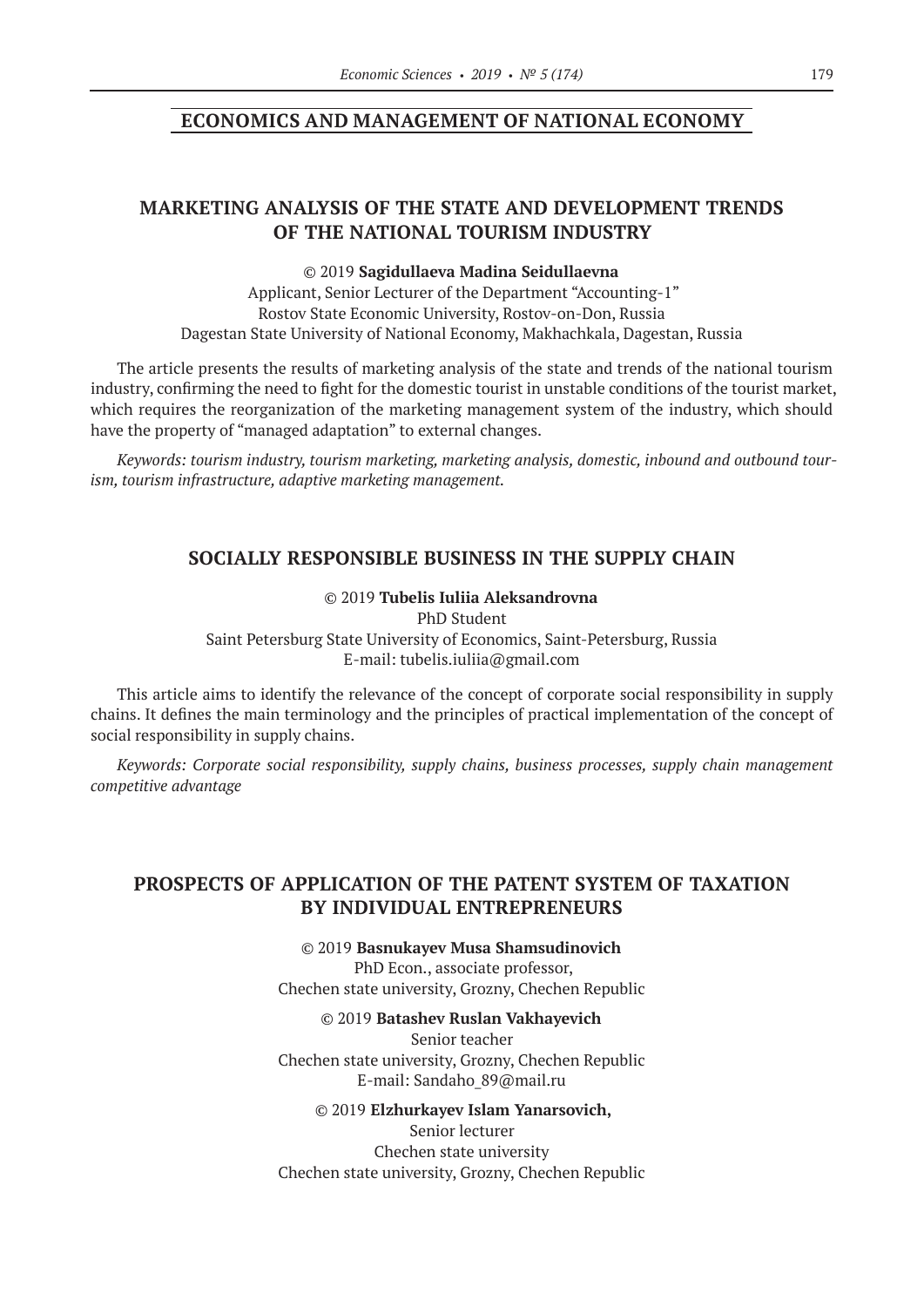Now the simplified systems of taxation for subjects of small and medium business became the integral element of a tax system of the Russian Federation and took the lawful place among tools and mechanisms of state regulation of economy. During the post-crisis period in living conditions of recovery economy the patent system of taxation — the measure of tax policy of the state directed to administration simplification, decrease in administrative expenses and reduction of a share of shadow economy.

*Keywords: business, tax policy, special modes, shadow economy, patent system of taxation, administration, improvement.*

#### **References**

- 1. *Abdulmanapov P. G.* The prospects of development of a patent system of taxation in the Republic of Dagestan// issues of structurization of economy. 2018. No. 3. Page 32–33;
- 2. *Akhmadeev R.G., Bykanova O. A., Agapova A. A.* Application of a patent system of taxation: factor of stability of economy//Azimuth of scientific research: economy and management. 2018. T.7. No. 1 (22);
- 3. *Баташев Р.В., Эльжуркаев И. Я.* Подходы к оценке эффективности налогового контроля на региональном уровне // Вестник Евразийской науки, 2018 № 3, https://esj.today/PDF/59ECVN318.pdf (доступ свободный);
- 4. *Titov B. Yu.*  Sector of small and average business: Russia and World. http://stolypin.institute/wpcontent/ uploads/2018/07/issledovanie-ier-msp‑27.07.18;
- 5. *Boboshko N.M., Vodyanyuk E. V.*  Special tax modes: essence and value in the conditions of ensuring economic security of business//Innovative development of economy. 2018. No. 4 (46). Page 305;
- 6. Unified register of small and average business. Access mode: https://rmsp.nalog.ru/statistics.html
- 7. E.V. colitis. The patent system of taxation in the Russian Federation. 2010. Kazan. 08.00.10
- 8. Tax policy and practice. 2019. No. 1. Page 21
- 9. Prospects of tax policy. Whether there is «an ideal tax system» for Russia? / M.V. Alekseev, S.G. Belev, V.V. Gromov, A. N. D Erugin, S.M. Drobyshevsky, A.S. Caukin, A.Y. Knobel, A. Korytin, V., E.A. Leonov, T.A. Malinina, N. *Milagrow S.,* S.G. Sinelnikov-Murylev — M.: Publishing house «Business» of a RANEPA, 2019.— 126 pages — (Scientific reports: taxes).
- 10. *Nekrasova T. G.* Key shortcomings of a patent system of taxation//Economy of knowledge: theory and practice. 2018. No. 3 (7). Page 57.
- 11. *Shalyaeva O. S.* Taxation on the basis of the patent: creation of conditions for interest of businessmen in application of a patent system//Taxes and taxation. 2016. No. 1. Page 60–63.

# **THE ROLE OF ANALYSIS OF FINANCIAL STABILITY IN THE ADOPTION OF EFFECTIVE MANAGEMENT DECISIONS**

#### ©© 2019 **Bondarenko Sergey Vasilievich**

Associate Professor of Economic Analysis

Kuban State Agrarian University named after I.T. Trubilina, Krasnodar, Russia

### ©© 2019 **Takhumova Oksana Viktorovna**

#### Associate Professor of Economic Analysis

Kuban State Agrarian University named after I.T. Trubilina, Krasnodar, Russia

The article is devoted to covering issues of improving the efficiency of the organization's business. The main focus is on the analysis of financial sustainability as an information base for making management decisions. A scheme was proposed for coordinating measures to increase the organization's investment attractiveness on the contracting market, the effectiveness of the proposed project was calculated. A development strategy has been developed, a program and a mechanism for its implementation are disclosed.

*Keywords: financial stability, solvency, efficiency, investment attractiveness, measures*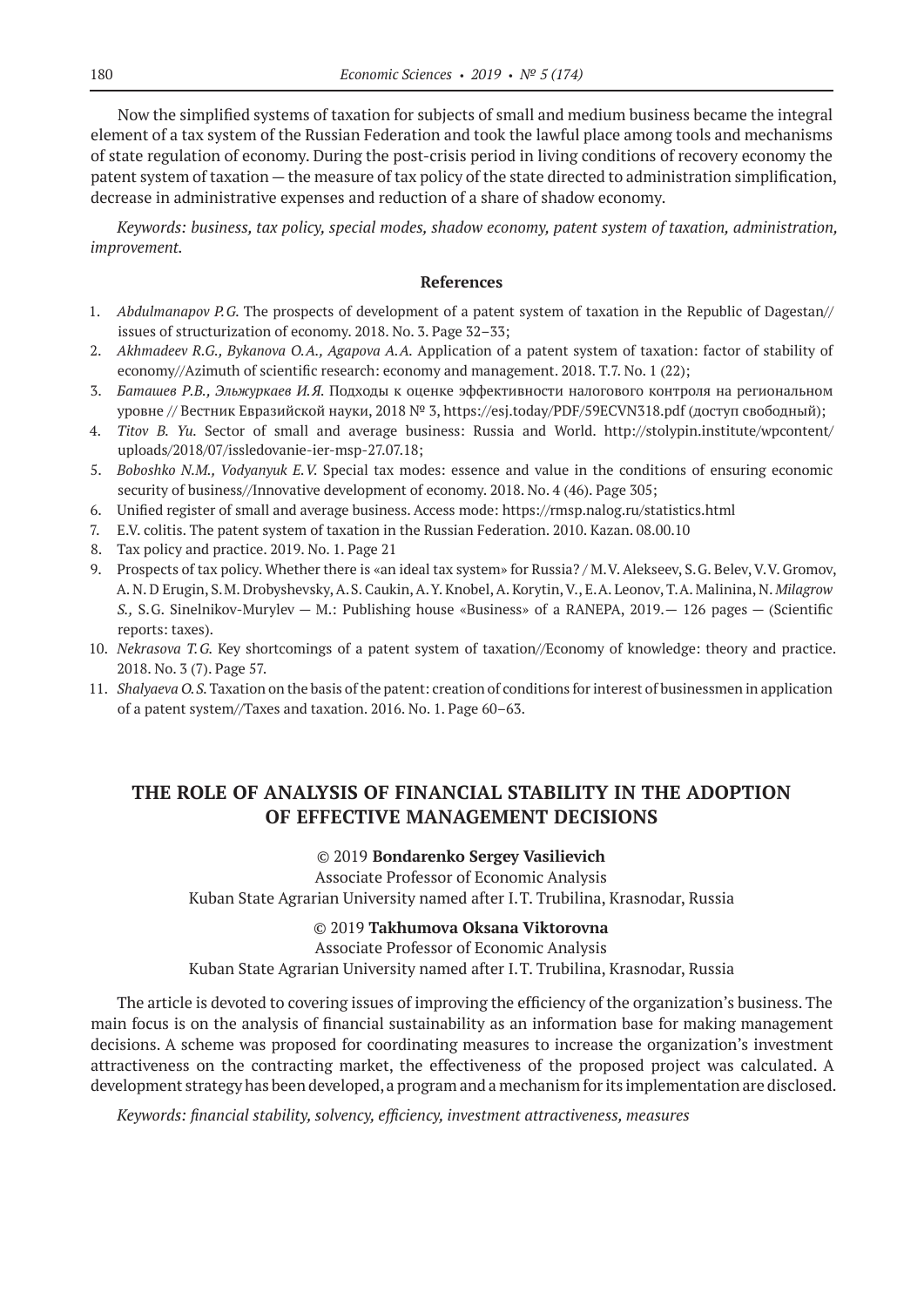# **INNOVATION AND STRATEGY — KEY ELEMENTS OF DIGITAL TRANSFORMATION OF BUSINESS**

©© 2019 **Evdokimov Anatoly Nikolaevich** Ph.D., Associate Professor of Management Samara State University of Economics, Samara, Russia

©© 2019 **Suraeva Maria Olegovna** Doctor of Economics, Professor of Management Samara State University of Economics, Samara, Russia E‑mail: Panda63d@mail.ru

Many modern companies are on the verge of digital transformation, or at least investing in digital technologies, resources, and improving the skills of workers as part of their digital transformation strategy. Starting digital transformations of their business, companies need to use technology to stimulate innovation, and not just to improve current processes, since the introduction of innovation opens up tremendous prospects for growth.

*Keywords: digital transformation, digital strategy, change management, business models, innovations, digital technologies, partnerships, digital opportunities.*

# **ON THE ISSUE OF MODERN PROBLEMS IN THE FORMATION OF THE SYSTEM OF INNOVATION MANAGEMENT IN FLAGSHIP UNIVERSITIES OF REGIONS**

©© 2019 **Kolesnikov Aleksandr Mikhailovich** Doctor of Economics, Professor Saint Petersburg State University of Aerospace Instrumentation, St — Petersburg, Russia E‑mail: 9843039@mail.ru

©© 2019 **Vagin Sergei Gennadievich**

Doctor of Economics, Professor Samara State Technical University, Samara, Russia E‑mail: vsg63@hotmail.com

The most significant issues of the formation of the system of innovation management in flagship universities of regions are researched in this work. This problem is actual in the context of the formation of the base for the development of regions of the Russian Federation. In this connection the aim of the work is to define the current problems in the formation of the system of innovation management in flagship universities of regions.

*Keywords: flagship university, national projects, business incubator, startup accelerator, startup, innovation management.*

- 1. *Blank S.* Chetyre shaga k ozareniyu: Strategii sozdaniya uspeshnykh startapov / Stiv Blank; Per. s angl.— M.: ALPINA PABLISHER, 2017.— 368 s. [*Steven G.* Blank. The Four Steps to the Epiphany: Successful Strategies for Products that Win / *Steven G.* Blank; translation from English — M.: ALPINA PABLISHER, 2017.— 368 p.].
- 2. Innovatsii v Rossii neischerpayemyy istochnik rosta [Elektronnyy resurs] / Tsentr po razvitiyu innovatsiy McKinsey Innovation Practice, 2018.— 110 s. [Innovations in Russia are an inexhaustible source of growth [Electronic resource] / McKinsey Innovation Practice, 2018.— 110 p.]. URL: https://www.mckinsey.com/~/media/ McKinsey/Locations/Europe%20and%20Middle%20East/Russia/Our%20Insights/Innovations%20in%20Russia/ Innovations-in-Russia\_web\_lq‑1.ashx (date of the view: 13.05.2019).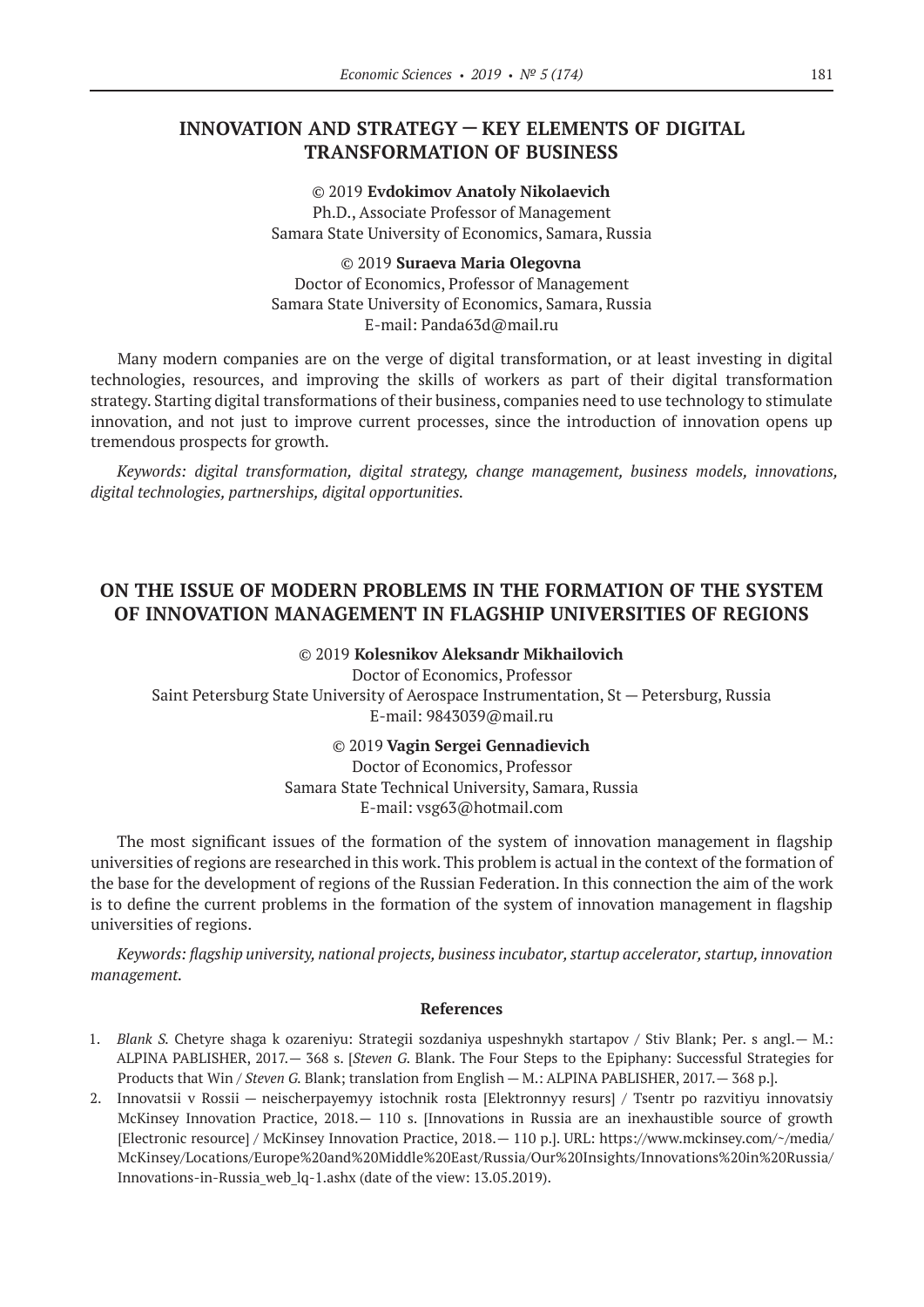3. *Adizes I.* Demontazh vertikali: kak sdelat Rossiyu innovatsionnoy stranoy [Elektronnyy resurs] / Forbes, 2019 [Ichak Adizes. Vertical dismantling: how to make Russia an innovative country [Electronic resource] / Forbes, 2019]. URL: https://www.forbes.ru/biznes/375429-demontazh-vertikali-kak-sdelat-rossiyu-innovacionnoy-stranoy (date of the view: 13.05.2019).

# **RUSSIAN LIBERALISM OF THE XXI CENTURY: THE ORIGINS OF THE CRISIS, THE CONTENT, ITS INFLUENCE ON SOCIAL AND ECONOMIC PROCESSES IN RUSSIA**

### ©© 2019 **Naumov Alexander Sergeevich**

Senior Researcher, PhD in Economics

Institute of Economics, Russian Academy of Sciences, Moscow, Russia

E-mail: as.naumov@mail.ru

The author considers the peculiarity of Russian liberal aspirations, the role of an essential part of the modern Russian elite, the population's rejection of modern realities that constrain the development of the country (radical liberalism, liberal conservatism), the mismatch of resources to the resource base of modern economic development, the crisis of liberalism in the works of foreign and modern researchers, the search for a way out.

*Keywords: liberalism, Russian elite, liberal conservatism, crisis of liberalism, resources, resource base, after liberalism.*

#### **References**

- 1. *Leontovich V.V.* «The development of liberalism in Russia.» Polygraphs. M., 1995.
- 2. *Berdyaev N. A.* The philosophy of inequality. ACT M., 2002. 3. *Kasyanov K.* On the Russian national character.— Moscow: Institute of the National Model of Economics, 1994–267с.
- 3. *Kasyanov K.* On the Russian national character.— M .: Institute of the National Model of Economics, 1994.
- 4. *Berdyaev N. A.* The philosophy of inequality. ACT M., 2002.
- 5. Naumov Liberal Conservatism in Russia: Past and Present. Messenger MIM Link. № 3. 2014.
- 6. *L. Tikhomirov.* On the shortcomings of the 1906 constitution. M .: University Printing House., Passion Blvd. 1907.
- 7. *Pipes R.* Russia under the old regime. Zakharov, M., 2004.
- 8. https://www.rbc.ru/economics/23/05/2019/5ce6b0d89a79471f5643772e
- 9. The crisis of consciousness: a collection of works on the «philosophy of the crisis.» Algorithm, M., 2009.
- 10. *Abalkin L. I.* Challenges of the new century. M., Institute of Ecology, RAS, 2001.
- 11. https://dic.academic.ru/dic.nsf/dic\_wingwords/3499/.
- 12. *Struve P. B.* Intellectuals and the Revolution «// Milestones. Sat Articles about the Russian intelligentsia. M., 1909.
- 13. *Shafarevich I. Russian question.* // Revolution and civil war. Algorithm, Moscow: 2003.

# **METHODOLOGY OF SYSTEM PLANNING OF INNOVATIVE ACTIVITY OF THE ORGANIZATION OF ENTERPRISE TYPE**

### ©© 2019 **Popova Elena Aleksandrovna**

Doctor of Economics, Docent South Ural State University (State scientific university), Chelyabinsk, Russia E‑mail: 73519045153@yandex.ru

©© 2019 **Bazelyuk Vladimir Vasilyevich**

Doctor of pedagogical sciences, Professor

South Ural State University (State scientific university), Chelyabinsk, Russia E-mail: bazeluk vladimir@mail.ru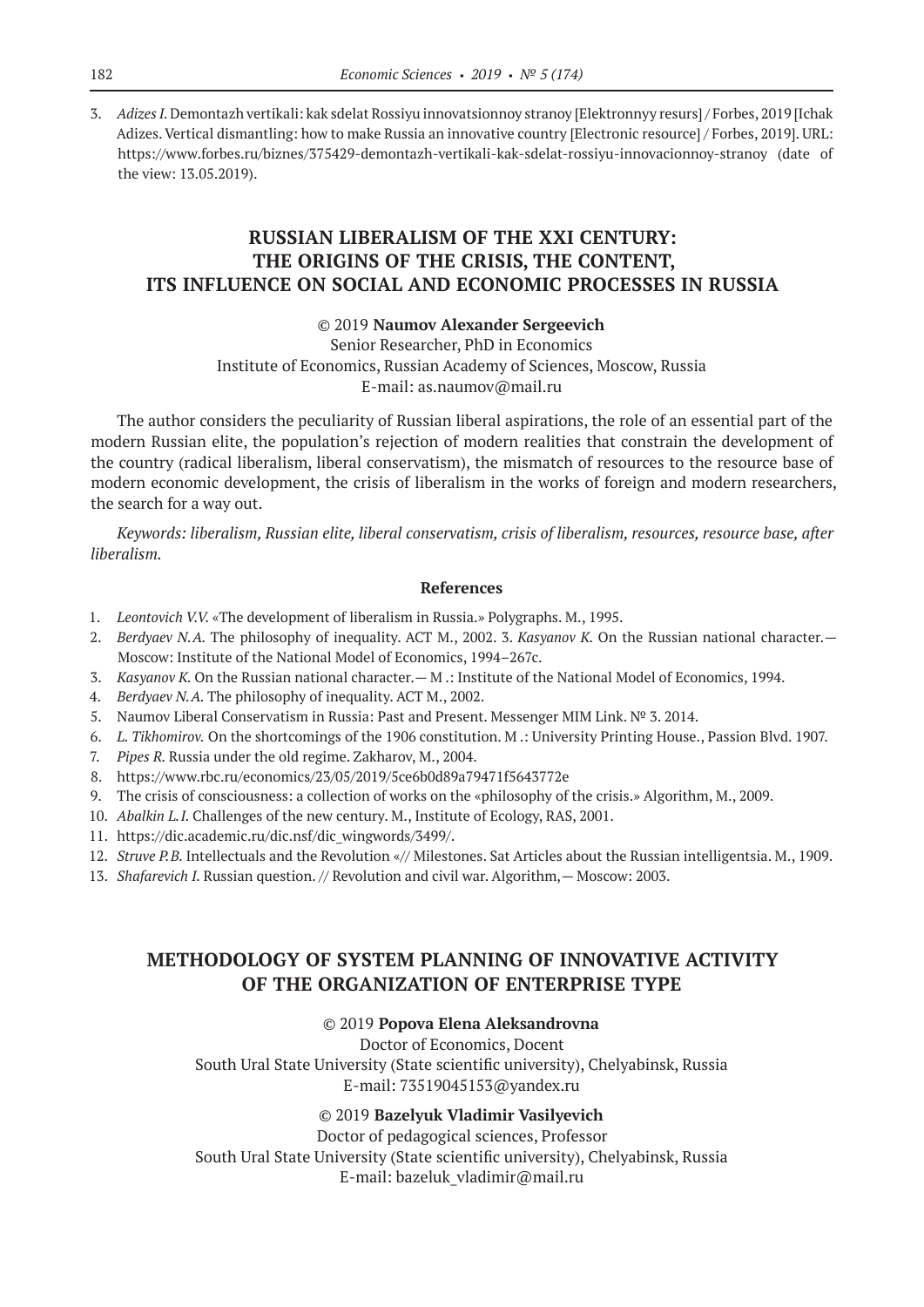### ©© 2019 **Demin Aleksandr Alekseevich**

### PhD in Economics, Docent South Ural State University (State scientific university), Chelyabinsk, Russia E-mail: deminaa@susu.ru

From positions of the methodological analysis a leader assessment of system planning of innovative activity is given. The organization of enterprise type is presented in the form of business processes which purpose is the efficiency and effectiveness. Special attention is paid to the innovative nature of intra organizational planning of business success.

*Keywords: planning, systemacity, innovations, organization, culture, business success.*

### **References**

- 1. Alekseeva, M.M. Planning of activity of firm / M.M. Alekseeva. M.: FIS, 2001. 208 pages.
- 2. Innovative management: the manual / *Under the editorship of Ogoleva L. N.* M.: INFRA-M, 2001.— 238 pages.
- 3. *Menshchikova, N. V*. Administrative economy: tools for adoption of management decisions / N.V. Menshchikova, E.A. Popova.— Chelyabinsk: Urals-GUFK, 2012.— 88 pages.
- 4. *Mogilevsky, V. D*. Metodologiya of systems: verbal approach / V.D. Mogilevsky.— M.: Economy, 1999.— 251 pages.
- 5. *Moskalyov, A.N*. Justification of expediency of realization of organizational innovations at the industrial enterprise / A.N. Moskalyov//Management, the economic analysis, finance: collection of scientific works.— Ufa: UGATU, 2012.— Page 70–75.
- 6. *Pechatkina, E.Y*. Theoretical and methodological bases of economic coupling of business processes of the enterprises of light industry / E.Y. Pechatkina.— Chelyabinsk: SUSU, 2012.— 212 pages.
- 7. *Popov, A.N.* Formation of a system of administrative economy of firm / A.N. Popov, N.V. Menshchikova.— Chelyabinsk: USUPC, 2010.— 114 pages.
- 8. *Popov, A.N*. Enterprise management. Innovative orientation and assessment of efficiency / A.N. Popov, D.S. Linichenko.— Chelyabinsk: USUPC, 2007.— 68 pages.
- 9. *Priests, A.N.* Ekonomik of decision-making / A.N. Popov, N.P. Vinogra-dova. M.: PARADISE, 2017. 210 pages.
- 10. *Utkin, E.A*. Business plan: organization and planning of business activity / E.A. Utkin.— M.: Экмос, 1997.— 160 pages.
- 11. *Finn, River*. Planning and success/Ruble. Finn.— M.: Financial press, 1999.— 118 pages.
- 12. Economy of business success / N.P. Vinogradova, A.A. Popova, A.N. Popov.— M.: PARADISE, 2017.— 252 pages.

# **CRISIS MANAGEMENT AS A SCIENTIFIC DISCIPLINE IN THE MANAGEMENT SCIENCES**

### ©© 2019 **Ryakhovskaya Antonina Nikolaevna**

Doctor of Economic Sciences, Professor of the Department of management, head of the scientific school "Crisis management" of the Financial University under the Government of the Russian Federation, rector of the Institute of Economics and crisis management, Chairman of the Subcommittee on crisis management of the Committee on business safety of the chamber of Commerce of the Russian Federation, member of the Public Council of Rosimushchestvo

E-mail: rectorat\_ieay@mail.ru

### ©© 2019 **Cowan Sergei Evgenievich**

PhD, associate Professor, Department of management

Financial University under the Government of the Russian Federation, Moscow, Russia

The scientific school "Crisis management" for the functional purpose of the produced knowledge refers to applied scientific schools, which determines its main feature — the close integration of research with the management of economic entities of different levels, the practice of arbitration management and vocational education.

*Keywords: crisis management; objects, tasks, types; Institute of bankruptcy, its problems; rehabilitation of debtors.*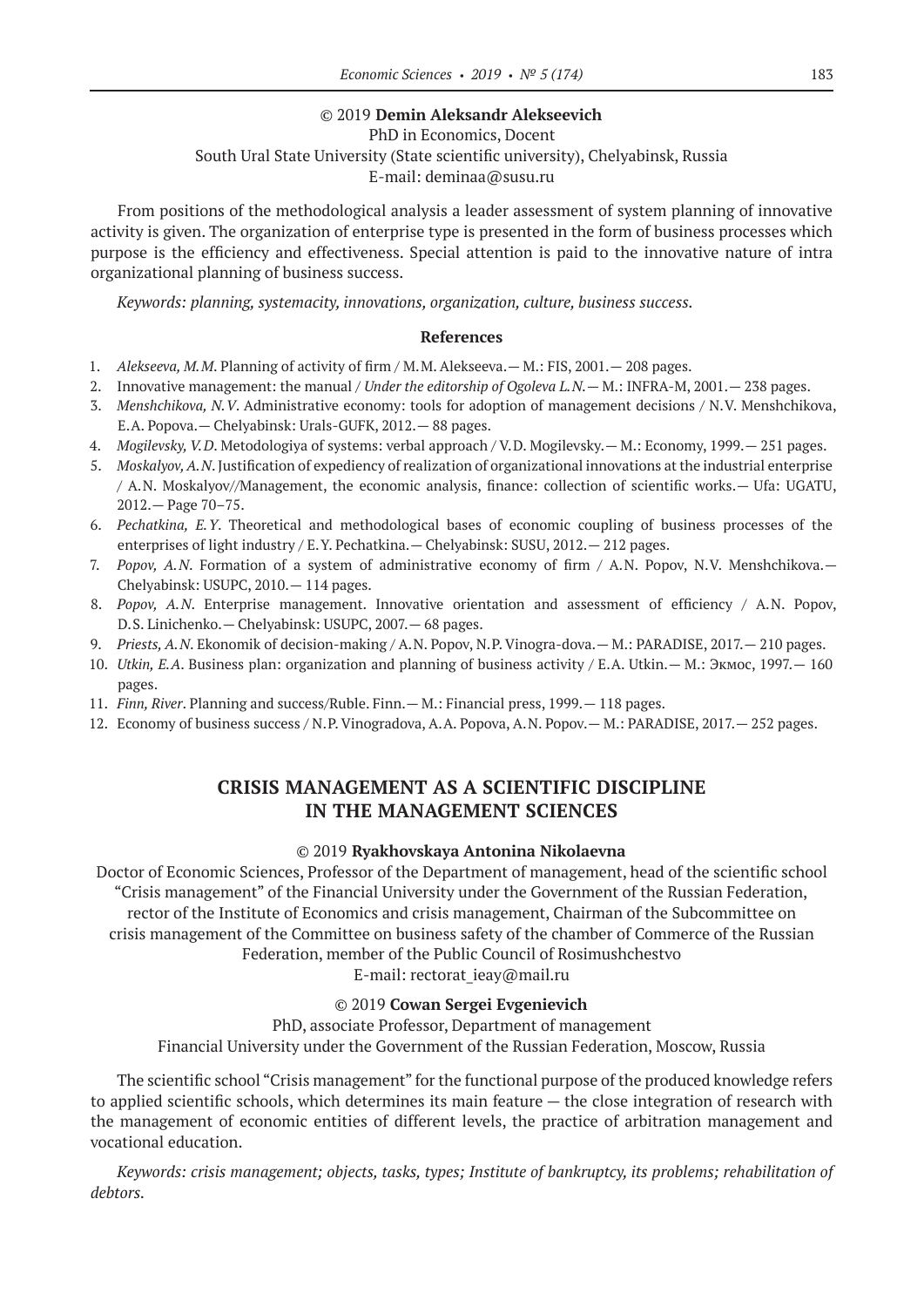### **INDICATORS OF ASSESSMENT OF REGULATORY RISKS**

©© 2019 **Starostin Mikhail Gennadievich**

The Russian Presidential Academy of National Economy and Public Administration under the President of the Russian Federation, Orel, Russia E‑mail: os2525@yandex.com

This article is devoted to studying of indicators of assessment of regulatory risks. The author designated relevance and the importance of a subject of a research. The essence is considered and definition is given to the term «indicator of assessment of regulatory risk». Classification of indicators of assessment of regulatory risks is offered. Ways of easing of regulatory risks are presented. The emphasis on importance of realization of complains-function in the organization is placed.

*Keywords: regulatory risk, complains-risk, complains-function, assessment indicators.*

### **INNOVATIVE MARKETING TECHNOLOGIES**

#### ©© 2019 **Udaltsova Natalya Leonidovna**

Associate Professor, Ph.D., Associate Professor of Management Department Financial University under the Government of the Russian Federation, Moscow, Russia E‑mail: udaltsova.nl@yandex.ru

#### ©© 2019 **Alysheva Alisa Vadimovna**

student of faculty "Sociology and politology", direction "Advertising and public relations", group RSO18–4 Financial University under the Government of the Russian Federation, Moscow, Russia E-mail: alysheva.alisa@mail.ru

The article deals with different kinds of innovative marketing and innovative ways of promoting. It shows the latest innovative developments in the field of marketing, analyzes their relevance to date and future potential. Special attention in the article focuses on marketing technologies in the sphere of Internet and interconnection between marketing innovations and Internet. Moreover, there were identified their advantages and disadvantages. The purpose of this work is to identify the role of innovative marketing developments in modern life basing on the analysis of their varieties and practical application.

*Keywords: marketing, innovations, innovative marketing, Internet, Internet-marketing.*

# **MARKETING OF THE TERRITORY AS A TOOL OF FORMING THE INVESTMENT ATTRACTIVENESS OF THE REGIONS**

#### ©© 2019 **Gunare Marina Leonidovna**

Dr.sc.pol., Associate Professor, Director of the study direction «Hotel and Catering Services, Tourism and Leisure organization» Baltic International Academy, Riga, Latvia E‑mail: marina.gunare@inbox.lv

#### ©© 2019 **Pozdnyakov Konstantin Konstantinovich**

Ph.D., Associate Professor, Deputy First Vice-Rector for Government and Regional Development, Associate Professor of the Department of Management Financial University under the Government of the Russian Federation, Moscow, Russia E‑mail: kkpozdnyakov@fa.ru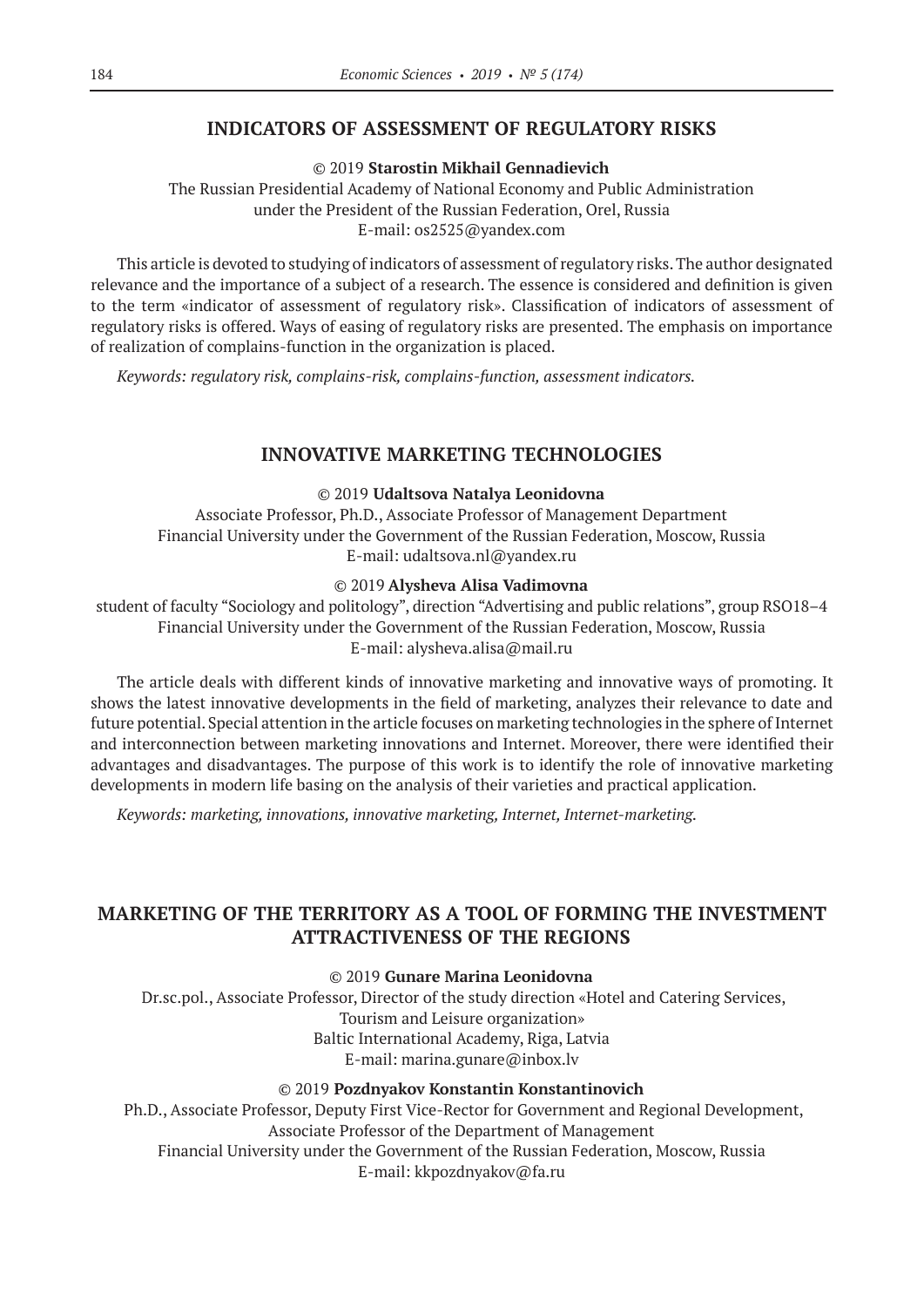### ©© 2019 **Averin Aleksandr Vladimirovich**

Ph.D., Associate Professor, First Deputy Dean of the Faculty of International Tourism, Sport Business and Hospitality Industry, Associate Professor of the Department of Management Financial University under the Government of the Russian Federation, Moscow, Russia E‑mail: alex.averin@mail.ru

### ©© 2019 **Ivanova Yuliya Olegovna**

lecturer of the Department of Management Financial University under the Government of the Russian Federation, Moscow, Russia E-mail: cardamina@gmail.com

The article presents the results of a study of building a regional marketing system in order to attract tourists and increase the investment attractiveness of tourist infrastructure facilities. Comprehensively developed infrastructure is a major factor in attracting investment in most regions of the Russian Federation. The achievement of this goal is facilitated by modern approaches to public administration, as well as marketing innovations. It has been established that in order to assess the role of marketing innovations in the development of tourism in the regions, it is necessary to understand the properties of the tourist product and tourist services. It is considered what marketing tools can be used to attract tourists to the regions of the Russian Federation and what problems may complicate their use.

*Keywords: territory marketing, branding, investments, strategies, region.*

# **DEVELOPMENT OF LAND RECLAMATION ON THE PRINCIPLES OF PUBLIC-PRIVATE PARTNERSHIP**

©© 2019 **Khairbekov Alikhan Uruzhalievich** Candidate of Economic Sciences, Leading Researcher, Department of Price and Financial-Credit Relations Research AIC FGBNU FNTS VNIIESH, Moscow, Russia E‑mail: 156237@gmail.com

The article deals with the development of land reclamation using the mechanism of public-private partnership in agro-industrial production, presents options for the interaction of the state and private business, starting with the problems of restoration of hydraulic structures of land reclamation and ending with the effective use of available land resources. The directions of building a rational system of land reclamation development in the context of the Federal target program «Development of agricultural land reclamation in Russia for 2014–2020.

*Keywords: public-private partnership, investment, investment project, reclamation, agriculture*

# **THE EXPERIMENT ON INTRODUCING RESORT FEE IN THE TERRITORY OF THE CAUCASUS MINERAL WATERS**

#### ©© 2019 **Hurmagov Ibrahim Aliyevich**

Russian Academy of national economy and public administration under the President of the Russian Federation, North-Caucasus Institute, Pyatigorsk, Russia E‑mail: Ibragim-kn@mail.ru

The article is devoted to analysis of the financial interests of vacationers and tourists as well as business entities in connection with the introduction of the holiday collection on recreational territory.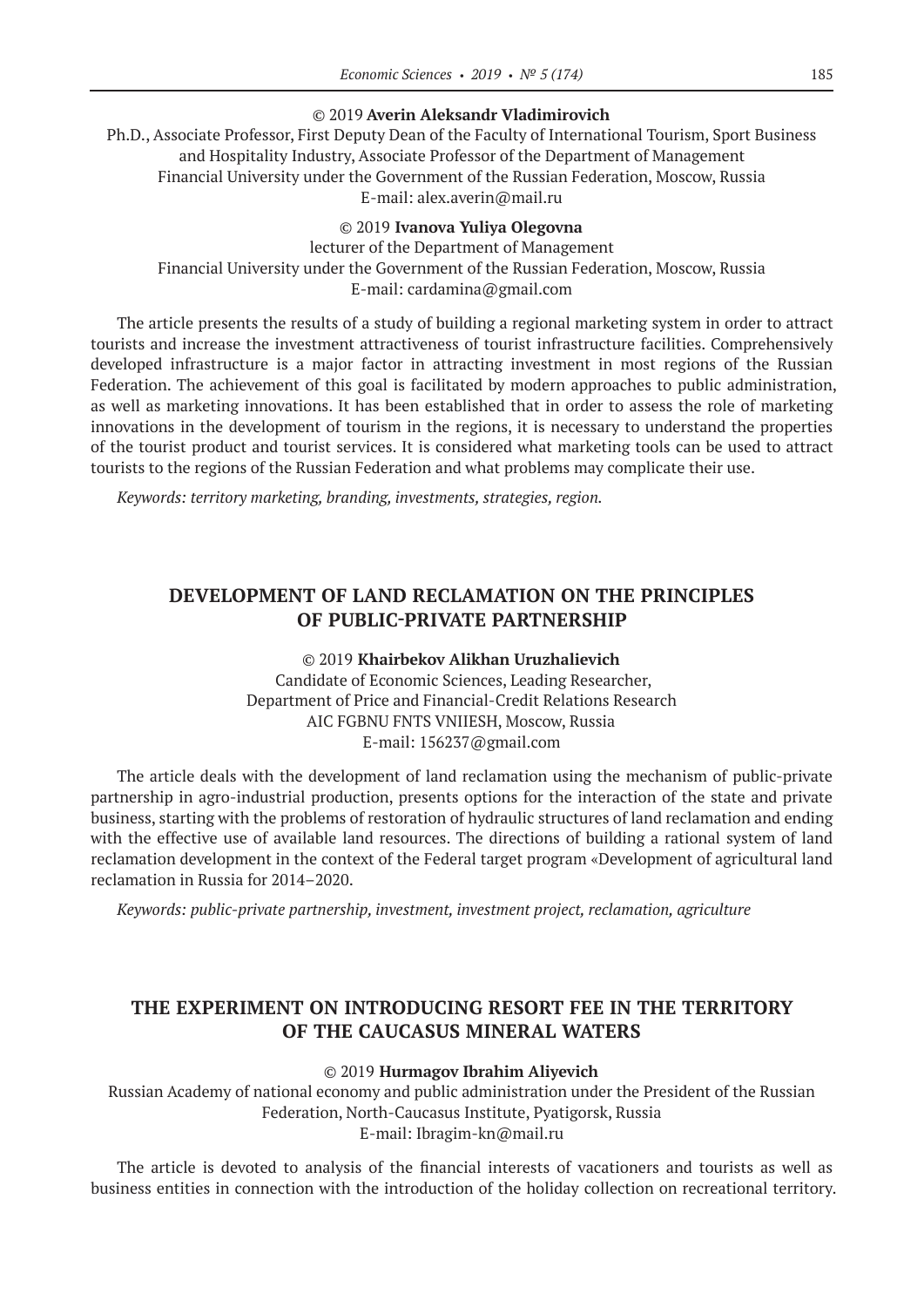Summarizes interim results of an ongoing experiment in Russia to introduce resort fee, based on the example of sanatorium-resort complex of the Caucasian mineral waters (CMS). The author notes that the experiment will be the beginning of a new thrust in the development and improvement of resort towns of CMS and Stavropol Krai in General through targeting additional source of funding.

*Keywords: Resort fee, experiment, legal framework, categories, results, resting flow dynamics.*

### **References**

- 1. Federal law dated 29.07.2017 No. 214-FZ «Оn the experiment for the development of the resort infrastructure in Republic of Crimea, Altai krai, Krasnodar krai and Stavropol krai».
- 2. Law of the Stavropol region from 08.12.2017 № 130-CZ «Оn some questions of the experiment for the development of the resort infrastructure in Stavropol krai».
- 3. The law of the Stavropol region from April 10, 2008 No. 20-kz «About administrative offences in the Stavropol krai».
- 4. The resort region of Stavropol krai http://www.kurort26.ru/

# **BOOK KEEPING, STATISTICS**

# **METHODS OF ANALYSIS AND EVALUATION OF LOGISTICS COSTS**

### ©© 2019 **Gizatullina Olga Mikhailovna**

PhD in Economics, Associate Professor of Department of Accounting, Analysis and Audit Financial University under the Government of the Russian Federation, Moscow, Russia E-mail: olgasergee@mail.ru

The effectiveness of the implementation of the «Digital economy of the Russian Federation» will be an important tool for digital logistics, contributes to the management of human, material, information and financial flows with a view to their optimization for the solution of the problem of minimizing costs with application of modern information technologies.

*Keywords: digital logistics, logistics costs, artificial neural networks, multiple regression method.*

# **FEATURES OF TEACHING ACCOUNTING STUDYING IN THE DIFFERENT DIRECTIONS**

### ©© 2019 **Muravitskaya Natalya Konstantinovna**

PhD, Professor of the Department of the Accounting, Analysis and Audit Financial University under the Government of the Russian Federation, Moscow, Russia E‑mail: nmuravitskaya@fa.ru

In this article the question of training of the higher education in the conditions of digitalization of economy is investigated. Implementation of educational programs of the higher education has to provide qualitative professional qualifications. Criterion for evaluation of quality of the got education is the high quality expert who is professionally performing the functions. At all stages of receiving the higher education the student has to confirm systematically gained theoretical knowledge with practical skills. In this regard it is necessary to update working programs of disciplines. There is an urgent need in teaching staff having practical experience and continuously improving the skills. In the modern world the main thing in training is not the volume of the acquired knowledge, students, and ability of intelligence to fast development